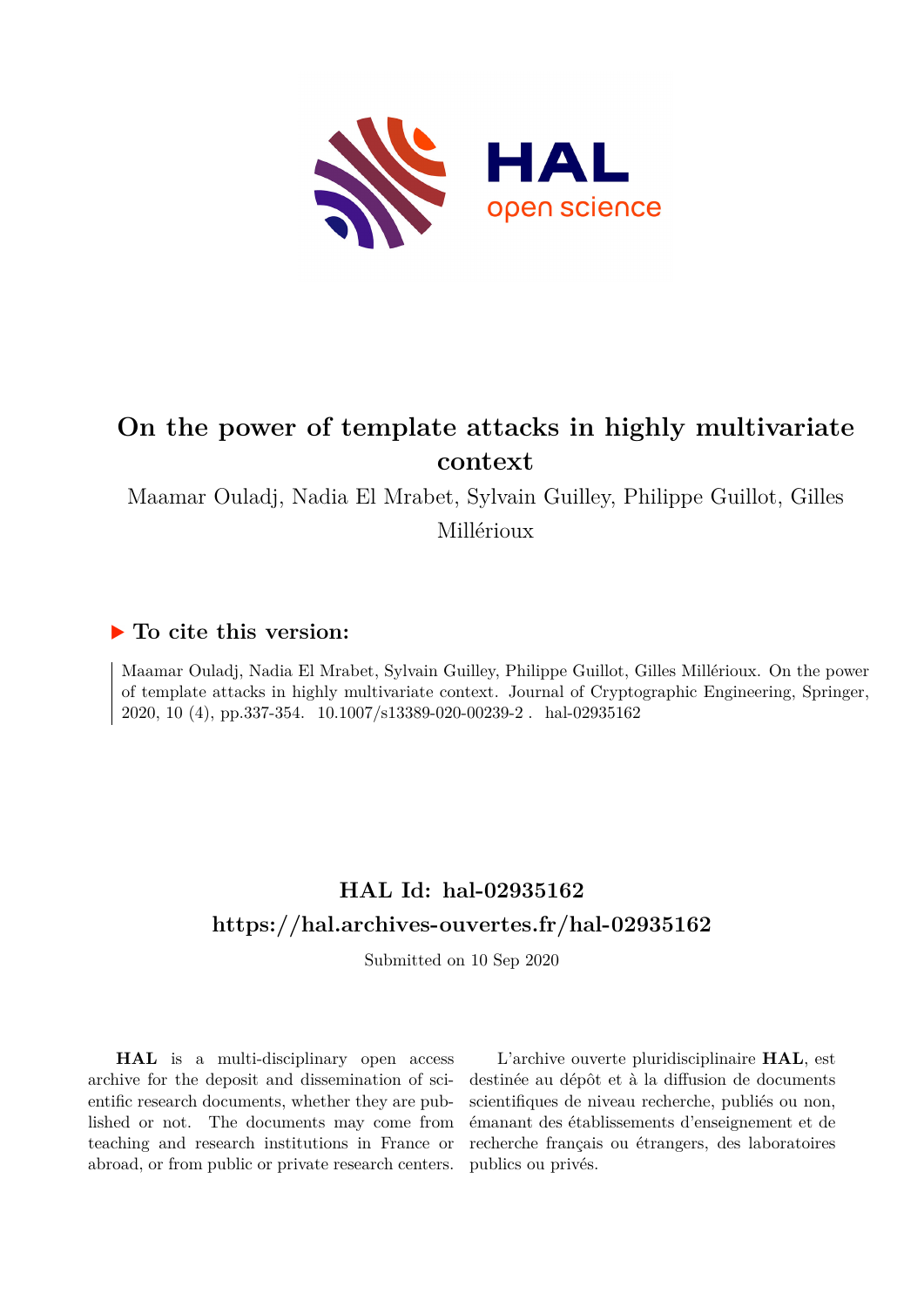# On the Power of Template Attacks in Highly Multivariate Context

Maamar Ouladj · Nadia El Mrabet · Sylvain Guilley · Philippe Guillot · Gilles Millérioux

Received: date / Accepted: date

Abstract When implemented in software (or hardware), a cryptographic protocol can leak sensitive information during its execution. Side-channel attacks can use those leakages in order to reveal some information about the secret used by the algorithm. The leaking side-channel information can take place in many time samples. Measurement appliances can cope with the acquisition of multiple samples. From an adversarial point of view, it is therefore beneficial to attempt to make the most of highly multivariate traces.

On the one hand, template attacks have been introduced to deal with multivariate leakages, with as few assumptions as possible on the leakage model. On the other hand, many works have underlined the need for dimensionality reduction. In this paper, we clarify the relationship between template attacks in full space and in linear subspaces, in terms of success rate.

In particular, we exhibit a clear mathematical expression for template attacks, which enables an efficient computation even on large dimensions such as several hundred of samples. It is noteworthy that both of PoI-based and PCA-

M. Ouladj and P. Guillot LAGA, UMR 7539, CNRS, Université de Paris VIII, 2 Rue de la liberté, 93200 Saint Denis, France. E-mail: maamar.ouladj@etud.univ-paris8.fr

N. El Mrabet Mines Saint-Etienne, CEA-Tech, Centre CMP, Departement SAS, 13541 Gardanne France.

#### S. Guilley

TELECOM-ParisTech, Crypto Group, Paris Cedex 13, France. Secure-IC S.A.S. Rennes, France. École Normale Supérieure, 45 Rue d'Ulm, 75005 Paris, France.

# G. Millérioux

Université de Lorraine, CRAN, UMR 7039, ESSTIN,

2 rue Jean Lamour, 54506 Vandœuvre-lès-Nancy, France.

based template attacks can straightforwardly benefit from our approach. Furthermore, we extend the approach to the masking-based protected implementations. Our approach is validated both by simulated and real-world traces.

Keywords multivariate traces · template attacks · dimensionality reduction · Masking · success rate · signal-to-noise ratio · spectral approach for computational speed improvement.

# 1 Introduction

1.1 Context: the side channel threat

Side-channel traces collected from software code are extremely rich, since a same variable can leak at different places. Typically, leakage can spread over several samples within one clock cycle, and in addition, software implementations typically move variables in several registers or memory locations, causing leakage at many clock cycles.

1.2 Problem: making the most of high dimensionality

Modern oscilloscopes sample their input at a very high frequency, hence it is possible to get more than one leakage sample per leaking sensitive variable. How to exploit such abundance of leakage measurements? Few non-supervised side-channel distinguishers manage such situation. Indeed, the samples usually leak differently, therefore it is complex without prior knowledge to know how to best combine them constructively.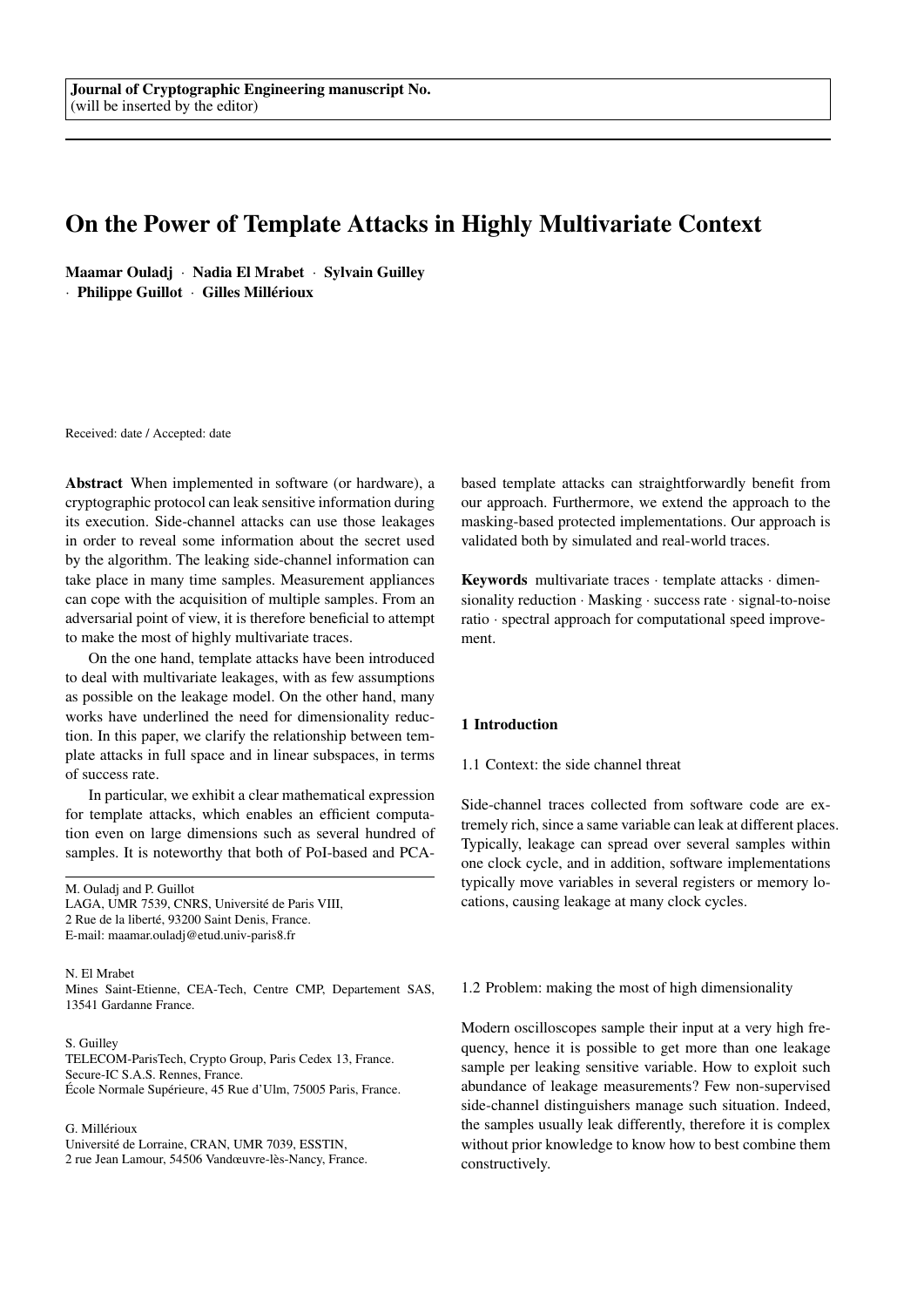# 1.3 State-of-the-art

Clearly, in the past, some strategies have been put forward. For instance, Clavier et al. [11, §3] suggested (albeit in another context, namely that of so-called shuffling countermeasures) to take as monovariate signal the average of the signal over the *D* samples. As another example, Hajra and Mukhopadhyay [24] investigate non-profiling side-channel analysis. However, for their analysis to work, some a priori structure is injected in the model, which is learned online on the attacking traces. However, in reality, the information contents of the whole trace is larger than that soaked from the projection on one single support vector, but it depends on the multivariate trace distribution. Notice that template attacks (which are profiled attacks) achieve this goal. Template attacks on multivariate data have been described accurately as a "process" in state-of-the-art papers [30, §5.3.3]. However, those attacks are still perceived as a recipe (see Sec. 2.1 of [9]), so there is no (except from experimental cases) way to study which parameters impact the success of a template attack. Therefore, some folklore surrounds them. In particular, because the recipe is not formalized, some papers have tried to clarify the different steps and assumptions, in particular Choudary and Kuhn [10] wrote on making many details about template attacks more explicit, such as the notion of "pooled covariance matrix". The inversion of the traces covariance matrix  $\Sigma$  is feared, and for this reason, a first pass of dimensionality reduction has been suggested right away in the seminal paper by [9]; the authors selected a few tens of so-called "Points of Interest" (PoIs), resulting in a smaller  $\Sigma$  which is easy to inverse. Still, we notice a theoretical contradiction, because the *data processing inequality* states that application of any function on the data reduces their informative contents. Subsequently, many researches have been carried out to improve on the heuristic method to identify PoIs in the traces. Archambeau et al. motivated the usefulness of Principal Component Analysis (PCA) in [1] in this respect. Bär et al. improved on this PCA in [2] by actually hand-picking PoIs within PCA vectors. Elaabid et al. [18] observed that choosing PoIs as all samples of PCA larger than a threshold actually retain most informative samples without the need of manual selection. Fan et al. suggest to select PoIs as those where the noise is the most Gaussian [20]. Still, even deciding which selection of PoIs is optimal is questioned [45]. Zhang et al. noticed recently that there is still margin for improvement in PoIs selection algorithms [43]. So, to summarize, many papers have focused on reducing the traces dimensionality while retaining in the constructed subset most of the information, with a view to optimize the success rate. A secondary objective is to keep an acceptable computational load for the template attack. Indeed, template attacks, as presented originally, include in the attack phase the evaluation of computationally challenging functions, such as: exponential, matrix inversion, square roots, etc. (see Eqn. (1) in Sec. 2.1 of [9]).

Eventually, we notice that many papers study trace denoising, using typically wavelets [16], Independent Component Analysis (ICA) [29], etc. In our work, we exploit traces "raw", so as to highlight the sole impact of multivariate analysis on attack efficiency. But, it is noteworthy that both of PoI-based and PCA-based template attacks [20] can also straightforwardly benefit from our approach, both in term of processing time and in term of the needed space memory.

#### 1.4 Contributions

In this paper, we analyze template attacks from a theoretical perspective, and derive the mathematical expressions for template building and attack phases. In the context of multivariate normal noise, the two phases are easily simplified (Alg. 1 and 2) as mere linear operations. In particular, there is no need for exponential and square roots, and only one matrix inversion is required at the end of the template building phase. These formal expressions allow us to drastically improve on the clarity of the actual computations carried out by template attacks and as a result, the formal expression also improves on the computational aspects related to template attacks.

Our noteworthy contributions are detailed below:

- we factor code between training and matching algorithms,
- we optimize further the computation and needed memory space by grouping traces by classes, resulting in a computation on a so called "coalesced" data,
- we have the training phase delivers only one matrix, thereby saving repeated computations in the attack phase (see Alg. 3 and 4).
- As a consequence, we manage to perform template attacks on highly multivariate traces. Contrary to belief, we show that the more samples are taken (i.e., no dimensionality reduction is needed), the more successful is the template attack. But our approach is also compatible with reduced dimensionality data.
- Said differently, we are able to analyze full-width traces without any preprocessing (which destroys information) and show that this is the best attack strategy, in terms of number of traces, to recover the key.
- in the sequel, we extend our approach to the maskingbased protected implementations.
- Finally, we highlight a spectral approach which allows for a near exponential computational improvement in the attack phase (an attack factor in  $2^n$  is reduced to  $n$ , where *n* is the bitwidth of the sensitive variable).

Furthermore, those findings allow us to observe practically the effect of the dimensionality (the number of samples in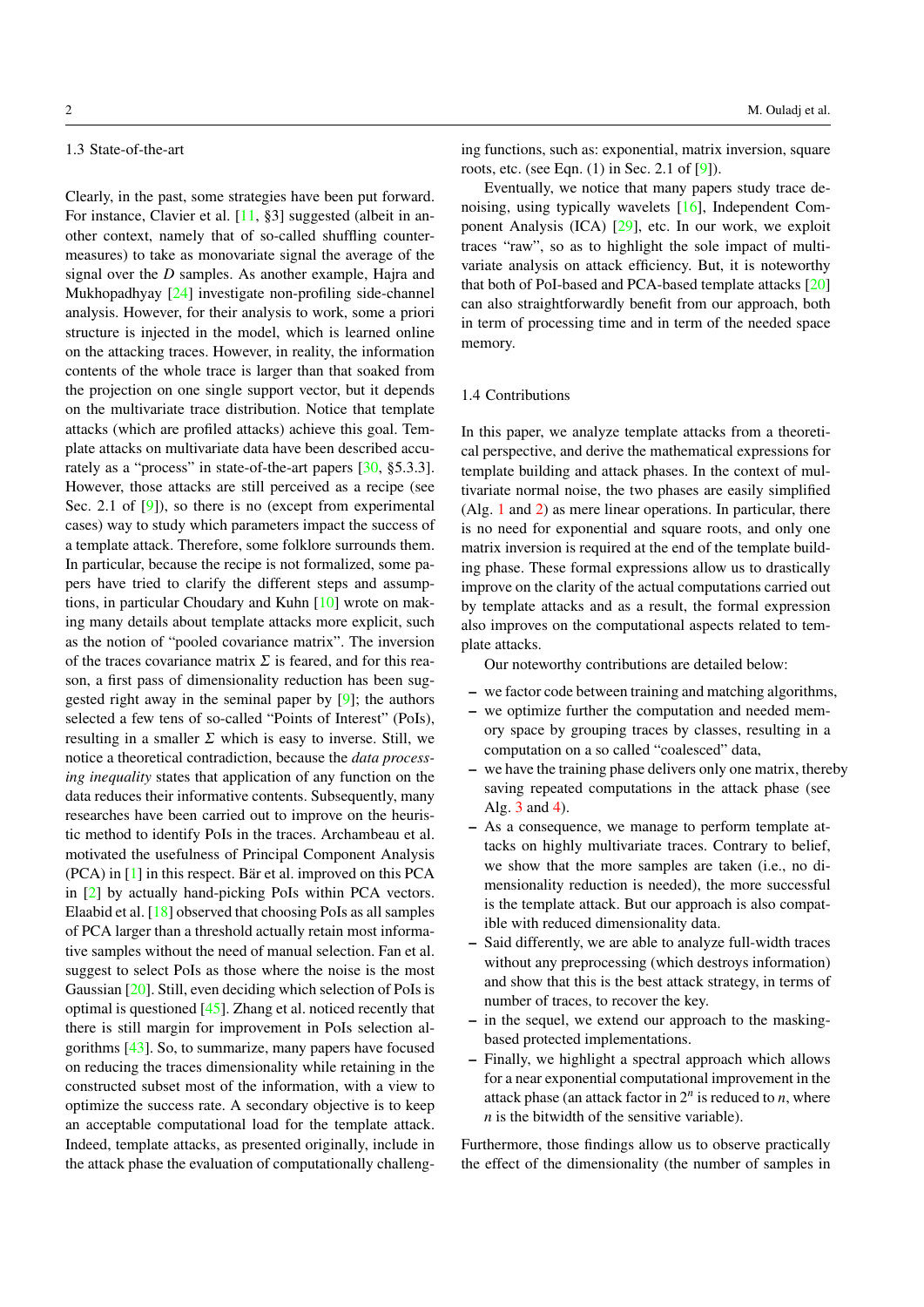a trace) on the success rate. Namely, we show that the success rate increases when traces of higher dimensionality are used. We also show that template attacks (without initial dimensionality reduction using PCA, for instance) is more efficient than monovariate attacks (such as the Correlation Power Analysis, also known as CPA [5]) applied on the first direction of the PCA leakage reduction. Such practical derivations are, to the best of our knowledge, new, and we here provide some numerical values about the actual gain conveyed by attacks of increased dimensionality.

# 1.5 Outline

In order to present our contributions, we follow the scientific approach described here-after. In Section 2, we present a mathematical modelization of the problem. In Section 3, we provide our first contribution, namely the formalization of template attacks. In Section 4, efficient algorithms to compute template attacks are given. In Section 5, we validate our contributions on real traces taken from an AES running on an ATMega 163 smart card. In particular, we exhibit a spectral approach to speed up the computation of template attacks. Finally, in Section 6, we conclude our study.

# 2 Mathematical modelization of the problem and notations

2.1 Side-channel problem

We model the side-channel problem as follows:

$$
T, k \to Z \to Y(Z) = Y \to X = Y + N. \tag{1}
$$

In this equation, we have that:

- *T* is the digital part known by the attacker, typically some text (either plaintext or ciphertext),
- $k$  is the digital part unknown by the attacker, typically some part of key, which is fixed and will be guessed,
- *Z* is an intermediate value within the targeted cryptographic algorithm, e.g.,  $Z =$  SubBytes( $T \oplus k$ ) in AES; formally, *Z* is the sensitive variable which consists in a vectorial Boolean function of *T* and *k*,
- $-$  *Y* is the leakage corresponding to  $Z$  the link between *Y* and *Z* is deterministic,
- *X* is the side-channel leakage measured by the attacker, which consists in *Y* plus some independent noise *N*,
- *N* is the noise.

We assume all those variables are measured many times (*Q* times). Therefore the random variables have a dimensionality *Q*, with the particularity that *k* is the same for all *Q*, and that noise random variables  $N_q$  are all i.i.d.

In addition, we assume that the measurements are multidimensional of dimensionality *D*. This can represent the fact that:

- oscilloscopes capture windows of *D* samples, typically at high sampling rates, resulting in traces of many samples per clock period,
- simultaneous captures by various probes (e.g., power and electromagnetic, or also multiple electromagnetic probes placed at various locations).

# 2.2 Additional notations

We adopt the following notations:

- *S*: the cardinality of the space where *Z* belongs to, that is if  $Z \in \{0,1\}^n$ , then  $S = 2^n$ ; to ease notations, we also assume (without loss of generality though) that the number of *T* values is *S*. For instance, *Z* typically arises from a bijective substitution box applied on  $T \oplus k$ .
- $\overline{\phantom{a}}$   $\Sigma$ : the  $D \times D$  covariance matrix of the noise, such that  $N_q$  ∼  $N$  (0, Σ) (0 ≤ *q* < *Q*).

Moreover, we will use the reordering trick put forward in [28], which consists in trading  $\sum_q$  for  $\sum_t \sum_{q:t_q=t}$ , where  $\sum_{q:t_q=t}$  is a shortcut notation for  $\sum_{q \in \{1,\dots,Q\}}$ , such that: *t*<sub>*q*=*t*</sub> .

Therefore, we have the following "types" for variables defined in Sec. 2.1:

- *T* and *k* are bitvectors (of second dimension *Q*), not necessarily of the same length,
- $Z$  is a matrix of Booleans  $\{0, 1\}^n \times Q$ ,
- *Y* and *X* are matrices of  $D \times Q$  real numbers.

The peculiarity of *Y*, is that we have  $Y(Z_q) = Y(Z_{q'})$  if  $T_q =$  $T_{q'}$  (under the same key *k*).

We introduce the notion of *coalesced matrices*. This notion has been introduced in  $[28, §3.3]$ , but was not named there. Therefore, we qualify this notion (averaging traces corresponding to the same sensitive variable) as "coalescence". It arises from the fact that *Y* and *X*, random variables in (1), depend only on values from *Z* (except from *X* which also depends on the noise, which is independent from other random variables), and therefore their matrices can be coalesced from size  $D \times Q$  to  $D \times S$ .

**Definition 1** (Coalesced matrices) Coalesced model  $\tilde{Y}(k)$ is the  $D \times S$  matrix

$$
(\tilde{Y}_{t=0,k},\ldots,\tilde{Y}_{t=S-1,k}),
$$

i.e., where *t* is enumerated in lexicographical order. This matrix is a property of the leakage from the device under test, i.e., it is not a random variable, but a constant value. For any measurement *q*, we denote  $Y_q = \tilde{Y}_{t_q,k}$ .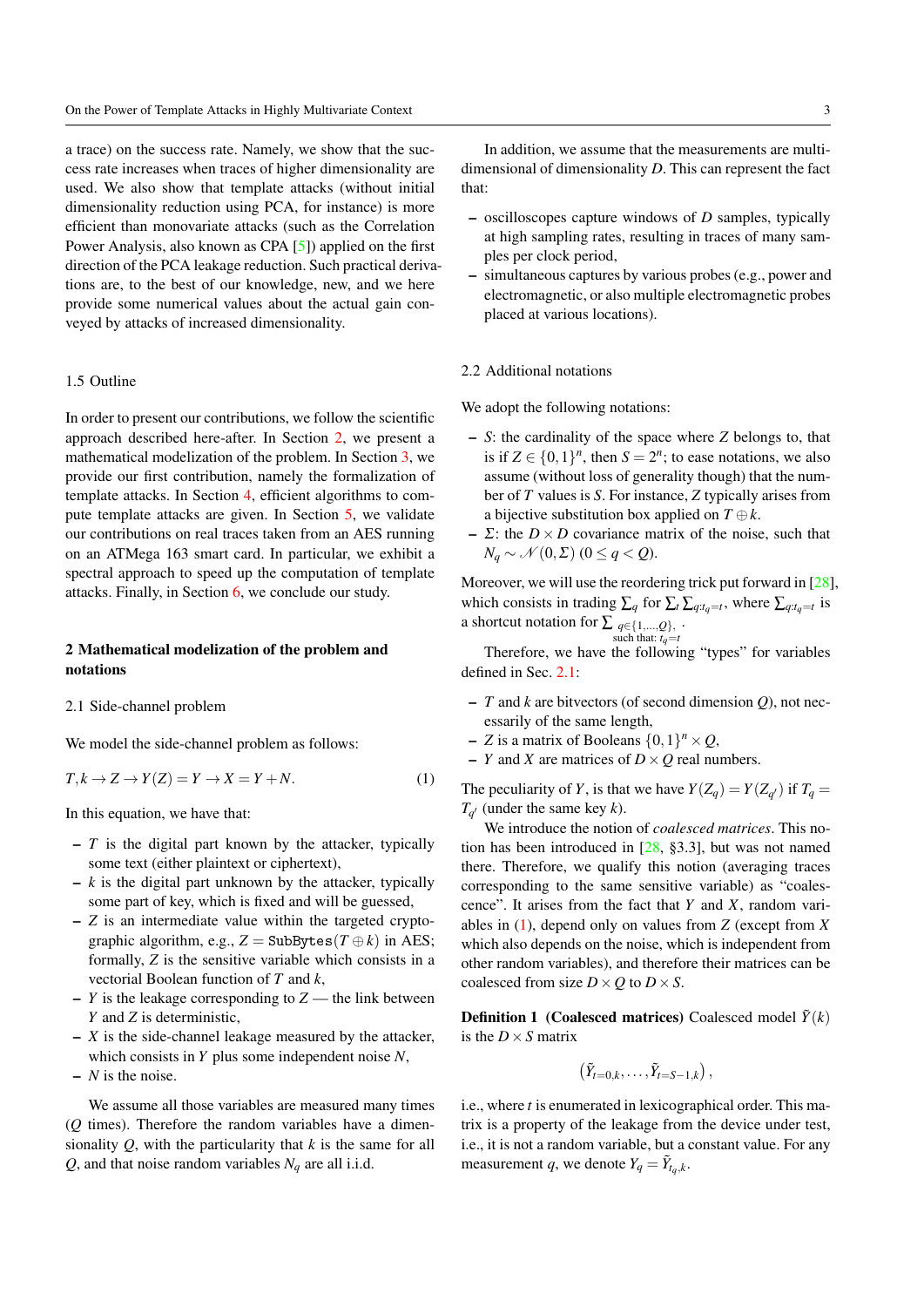Coalesced measurement  $\tilde{X}$  is the matrix

$$
(\tilde{X}_0, \ldots \tilde{X}_{S-1}) = \left( \frac{\sum_{q:t_q=0} X_q}{\sum_{q:t_q=0} 1}, \ldots, \frac{\sum_{q:t_q=S-1} X_q}{\sum_{q:t_q=S-1} 1} \right).
$$

In this equation, we denote by  $n_t$  the number of plaintexts such that  $t_q$  equals to  $t$ . If for some  $t$  the number  $n_t$  it is equal to zero, then, by convention  $\tilde{X}_t = 0$ . Alternatively, the empty classes can be pruned. Both choices are equivalent.

The advantage of Definition 1 is twofold. First, as long as  $Q \geq \#T = 2^n$ , the matrix *X* (of size *D* × *Q*) is reduced to a matrix  $\tilde{X}$  (of size  $D \times 2^n$ ). Second, when  $n_t$  is not equal to zero,  $\tilde{X}_t$  as defined here is the empirical average of  $\mathbb{E}(X|T)$ *t*) over  $n_t$  values. Thus, for any *t* and *q*,  $X_a$  (for  $t_a = t$ ) and  $\tilde{X}_t$  have same expectation, but  $\tilde{X}_t$  has an empirical standard deviation divided by  $\sqrt{n_t}$  relatively to that of  $X_q$ .

It shall also be noted that, in our model, the  $D \times Q$  matrix *Y* (and the  $D \times S$  coalesced matrix  $\tilde{Y}$ ) are general. In particular, we do not assume any structure, such as  $\tilde{Y}$  being the product of a  $D \times 1$  column by a  $1 \times S$  row, as done in [24,6].

Examples of *Z* functions are given hereafter:

- $-$  in the software case,  $T, k \in \{0, 1\}^n$ , and  $Z = T \oplus k$ ;
- in the hardware case, for the case of AES  $(n = 8)$  attacked on the last round:
	- $-T, k \in \{0, 1\}^n$ , and  $Z = (\text{InvSubBytes}(T \oplus k), T)$  for the bytes of the first row, and
	- $\overline{I} = (T_1, T_2) \in \{0, 1\}^n \times \{0, 1\}^n$ and  $Z = (InvSubBytes(T_1 \oplus k), T_2)$  for the other three rows.

Those two cases refer to the two models expressed in [14]:

- Only manipulated Data Leak (ODL): only the manipulated value influences the leakage.
- Memory Transitions Leak (MTL): two values (the previous one and the new one) of a memory unit (e.g., a register) influence the power consumption and also the device leaks some combination of the two consecutively manipulated values.

We also introduce other useful notations for matrices:

- Let *A* be a square matrix, then its trace is the sum of elements along its diagonal  $tr(A) = \sum_i A_{i,i}$ ; let *A* and *B* two rectangular matrices such that *AB* and *BA* are square. Then the trace has the property that  $tr(AB) = tr(BA)$ .
- Covariance matrices are symmetrical and all their eigenvalues are positive. When some eigen-values are zero, it means that rows are redundant, and those are implicitly removed until all eigen-values are strictly positive. Alternatively, more measurements shall be captured. Therefore, we will consider covariance matrices are invertible. For example, the noise covariance matrix  $\Sigma$  has an inverse, denoted  $\Sigma^{-1}$ . We will also make use of the nota-

tion  $\Sigma^{-1/2}$  for the (unique<sup>1</sup>) matrix such that,  $\Sigma^{-1/2}\Sigma^{-1/2} = \Sigma^{-1}.$ 

Eventually, let us define the following operator:

**Definition 2** (The *k*-th trace operator  $tr_k$ ) Let  $k \in \mathbb{F}_2^n$ . The *k*-th trace operator  $tr_k$  of a  $2^n \times 2^n$  square matrix *M* is

$$
\mathsf{tr}_k(M) = \sum_t M_{t,t \oplus k}.
$$

The regular trace of a square matrix *M* is simply  $tr = tr_0$ .

# 2.3 Characterization of traces

The traces can be characterized according to their *Signalto-Noise Ratio* (SNR) as defined in [30, § 4.3.2, page 73]). Referring to Eqn. (1), the *monovariate* SNR is defined as the SNR at each sample of the trace. Specifically, the monovariate SNR trace is defined as:

#### Definition 3 (Monovariate SNR trace)

$$
SNR = \frac{VAR(\mathbb{E}(X|T))}{\mathbb{E}(VAR(X|T))},
$$
\n(2)

where  $E$  denotes the expectation and VAR the variance operators.

We notice that this notion of SNR is useful to predict the approximated number of traces  $Q_{80\%}$  to recover the key, with 80% confidence. Indeed, *Q*80% is proportional to the inverse of SNR, as demonstrated in [4].

In some cases, such as in software implementations, the monovariate leakage can feature a strong SNR. However, this gives no intuition regarding the proportion of signal which is informative within the trace. Typically, could the SNR be improved more by reducing further the noise? The Normalized Inter-Class Variance (NICV [3]) allows to answer this question. The NICV is the proportion of the traces variance which can be explained by:

# Definition 4 (Monovariate NICV trace)

$$
NICV = \frac{VAR(\mathbb{E}(X|T))}{VAR(X)}.
$$
\n(3)

Owing to the law of total variance, that is

 $VAR(X) = VAR(\mathbb{E}(X|T)) + \mathbb{E}(VAR(X|T)),$ 

Recall that  $\Sigma$  is a symmetric matrix. Therefore, there exists one invertible matrix *P* such that  $\Sigma = PDP^{-1}$ , where *D* is a diagonal matrix whose diagonal coefficients are all positive. It is customary to call the diagonal coefficients of *D* the eigen-values of  $\Sigma$  and *P* the matrix of eigen-vectors of  $\Sigma$ . Let us denote  $D^{1/2}$  the diagonal matrix where diagonal coefficients are the square root of those of *D*. Then,  $\Sigma^{1/2} := PD^{1/2}P^{-1}$  matches the definition, since  $\Sigma^{1/2}\Sigma^{1/2} =$  $PD^{1/2}P^{-1}PD^{1/2}P^{-1} = PD^{1/2}D^{1/2}P^{-1} = PDP^{-1} = \Sigma.$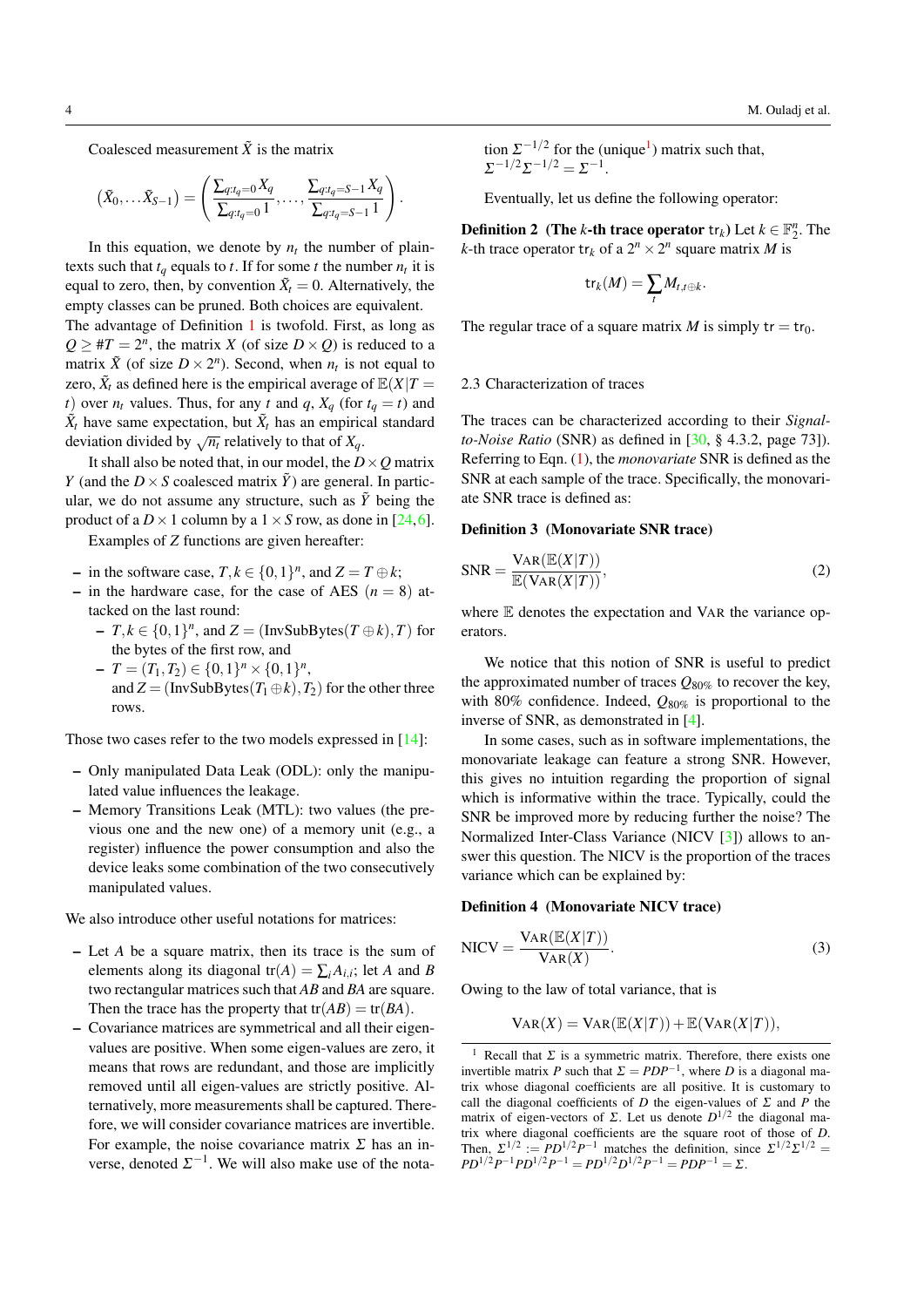it can be seen that NICV is bounded between 0 and 1, and that NICV =  $1/(1+1/SNR)$ . This implies that

$$
\frac{\partial \text{ NICV}}{\partial \text{ SNR}} = \frac{1}{(1 + \text{SNR})^2} > 0,
$$

i.e., NICV is an increasing function of SNR. The attack success rate is thus improved by increasing either the SNR or the NICV.

#### 3 Formalisation of template attacks

In this section, we present our main result. We formalize the two phases of the template attack, namely learning and attacking. Their algorithms reveal a very simple mathematical expression for building the template model and for matching never seen traces (expression which happens to be very similar). In particular, this leads us to simplify the computation for the two phases: the mathematical expressions involve only linear algebra (neither logarithms nor exponential functions need to be evaluated); only one matrix inversion is required (namely once in the end of the profiling stage). Moreover, we show that the *Q* traces used either for profiling or matching can be regrouped in  $S = 2<sup>n</sup>$  classes. In the sequel, we use  $2^n$  (e.g.,  $2^n = 256$  for the AES) in lieu of *S* for the paper to be concrete. The attack two phases can in turn be computed using 2*<sup>n</sup>* -dimensional vectors and matrices of dimension  $2^n \times 2^n$ . We will say that the number of traces  $Q$  is coalesced into  $2^n$  classes, which further simplifies the computations.

We start by analyzing the classical template attacks (without coalescence) in Sec. 3.1. We then see the gain of considering template attacks with coalesced traces and models in Sec. 3.2. Eventually, we compare results with attacks making use of dimensionality reduction in Sec. 3.3.

#### 3.1 Template attack (without coalescence)

#### *3.1.1 Template building = profiling stage*

In the profiling stage, the attacker computes  $\tilde{Y}$ , a  $D \times 2^n$  matrix, and  $\Sigma$ . An experimental method to profile is the following:

– In the estimation of  $\tilde{Y}$ , the attacker fixes *Z* to some all possible values (the column index of  $\tilde{Y}$ ), and averages many measurements, so as cancel out the noise; in order to explore all the possible values of *Z*, the attacker can enumerate all values of *T* and *k*. However, due to symmetries, it might be possible that some values of *Z* be encountered by many different pairs  $(T, k)$ , hence there is an opportunity to save some profiling effort.

– Regarding the estimation of Σ, the attacker fixes *Z* to an arbitrary value, say 0, and then estimates  $\Sigma$  as the covariance matrix of the traces.

Therefore, in the sequel, we consider that the averages of the traces  $(\tilde{Y})$  and the noise covariance matrix  $(\Sigma)$  are known. Notice that  $N \sim \mathcal{N}(0, \Sigma)$  has zero mean, because the data (data = text and key) dependent part of the traces constitutes the expectation of the noise.

Also notice that we implicitly opted for a leakage decomposition basis known as the *canonical basis* [21]. However, any other choice of bases suits perfectly, insofar as the change to another basis is a multiplication by an invertible  $2^n \times 2^n$  matrix, which can be applied on coalesced matrices (the noise is not impacted by the basis change, which concerns only the data). Such basis change could be interesting if the leakage happens to be concentrated on a smaller basis than the canonical one: the uninteresting dimensions can thus safely be dropped, thereby simplifying the equations.

#### *3.1.2 Template attack*

After the *identification* stage (profiling, as described in Sec. 3.1.1), the attacker can perform the *exploitation* stage. We have the following result:

Theorem 1 (Theorem 1 of [7]) *Template attacks guess the key as:*

$$
\hat{k} = \underset{k}{\text{argmin}} \operatorname{tr}((X - Y_k)^{\mathsf{T}} \Sigma^{-1} (X - Y_k)).
$$
\n(4)

#### *3.1.3 Standardization of traces*

Theorem 2 (Template attack with standardized traces) *It is possible to standardize the templates (and the traces), by trading:*

$$
- Y_k \text{ for } Y'_k = \Sigma^{-1/2} Y_k, \text{ and}
$$
  

$$
- X \text{ for } X' = \Sigma^{-1/2} X.
$$

*Accordingly, the template attack simplifies as:*

$$
\hat{k} = \underset{k}{\text{argmin}} \text{tr}((X' - Y'_k)^{\text{T}}(X' - Y'_k)) = \underset{k}{\text{argmin}} ||X' - Y'_k||_F^2,
$$
\n(5)

where  $||\cdot||_F^2$  is the square Frobenius norm of a matrix, that *is the sum of all its elements raised to the power two.*

*Proof* Notice that, owing to the symmetry of  $\Sigma$ , one also has the following property  $(\Sigma^{-1/2})^{\mathsf{T}} = \Sigma^{-1/2}$ . Hence:

$$
(X - Y_k)^{\mathsf{T}} \Sigma^{-1} (X - Y_k) = (X - Y_k)^{\mathsf{T}} \Sigma^{-1/2} \Sigma^{-1/2} (X - Y_k)
$$
  
=  $(\Sigma^{-1/2} (X - Y_k))^{\mathsf{T}} \Sigma^{-1/2} (X - Y_k)$   
=  $(X' - Y'_k)^{\mathsf{T}} (X' - Y'_k).$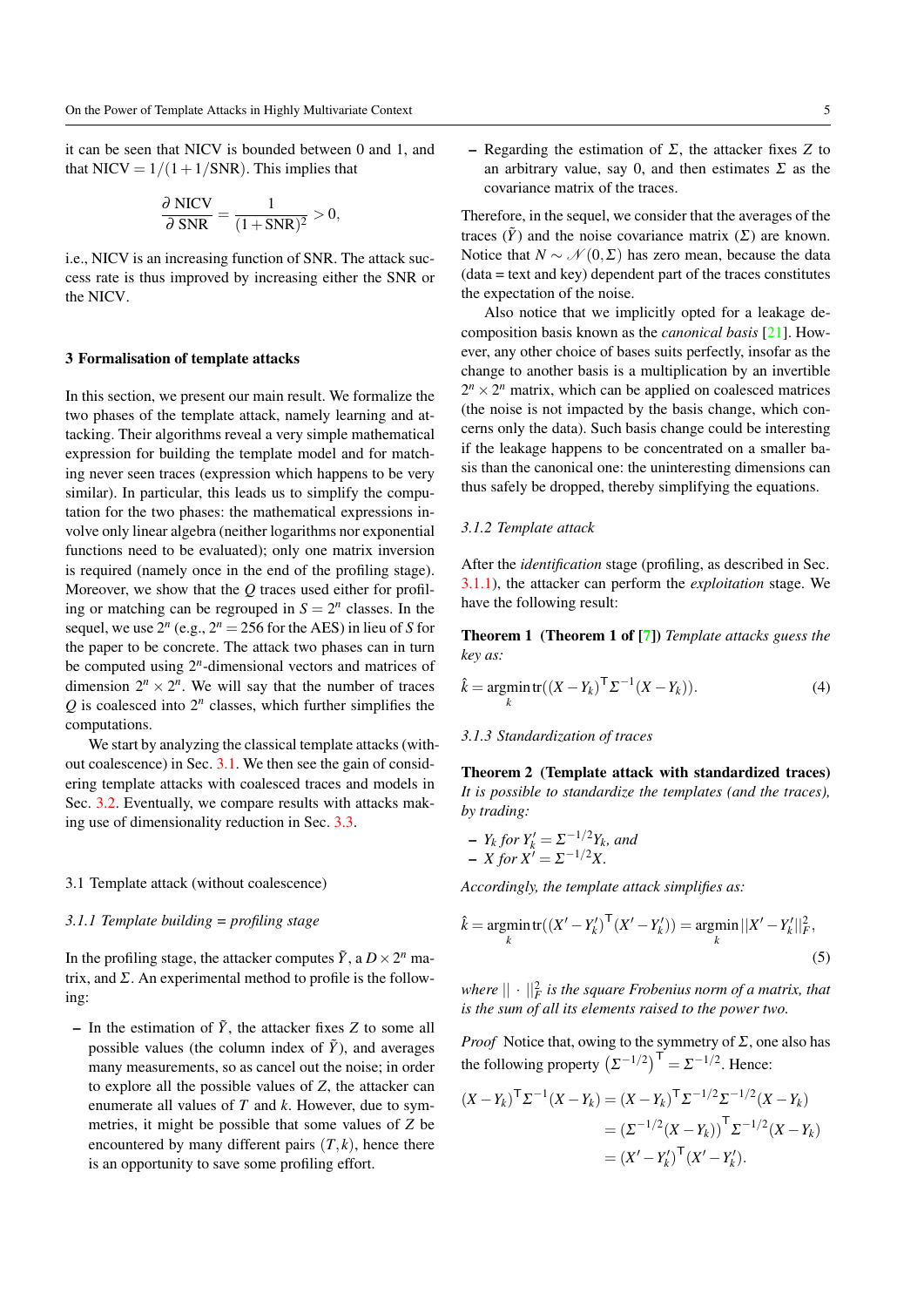Besides,

 $tr((X'-Y'_k)^{\top}(X'-Y'_k))$  $=\sum_{q}$  $(X'_q - Y'_{q,k})^{\mathsf{T}} (X'_q - Y'_{q,k})$  $=\sum_{q} ||X'_q - Y'_{q,k}||_2^2$  (norm-2 of a *D*-dimensional vector)  $= ||X' - Y_k'||_F^2$ (Frobenius norm of a  $D \times Q$  matrix).

Notice that the standardized noise  $N' = \sum_{n=1}^{\infty} \frac{1}{2}N$  has distribution  $\mathcal{N}(0,I)$ , where *I* is the  $D \times D$  identity matrix.

*Remark 1* In the expression of the template attack of Eqn. (5), the covariance matrix  $\Sigma$  disappears: it is hidden half in the model (*Y*<sup> $\prime$ </sup> is  $\Sigma^{-1/2}Y$ ) and half in the matching traces (*X*<sup> $\prime$ </sup> is  $\Sigma^{-1/2}X$ ). Alternatively, we will show in Alg. 3 that  $\Sigma$  can be completely hidden in the templates, and that there is no need to use  $\Sigma$  in the corresponding matching phase (Alg. 4). This way of using  $\Sigma$  allows to minimize the computation time, in particular because  $\Sigma$  will need to be inversed only once, namely when building the model.

#### 3.2 Template attack (with coalescence)

The trace operator in Theorem 1 is applied to a  $Q \times Q$  matrix (resulted from the product of the raw matrices, without coalescence), which poses a problem of scaling as the number of traces grow. Therefore, we show that template attacks can be rewritten in a coalesced form:

Proposition 1 (Coalesced template attack) *Template attacks (as per* (4)*) guess the key as:*

$$
\hat{k} = \underset{k}{\text{argmin}} \sum_{t} n_t (\tilde{X}_t - \tilde{Y}_{t,k})^{\top} \Sigma^{-1} (\tilde{X}_t - \tilde{Y}_{t,k}),
$$
\n(6)

*where*  $n_t = \sum_{q:t_q=t} 1$  *is the number of traces corresponding to plaintext value t.*

*Proof* By developing the argument to minimize in Theorem 1, there remain only two terms which depend on the key *k*:

$$
\sum_{q} Y_{t_q,k}^{\mathsf{T}} \Sigma^{-1} X_q = X_q^{\mathsf{T}} \Sigma^{-1} Y_{t_q,k} \tag{7}
$$

and

$$
\sum_{q} Y_{t_q,k}^{\mathsf{T}} \Sigma^{-1} Y_{t_q,k},\tag{8}
$$

because  $\sum_{q} X_{q}^{\mathsf{T}} \Sigma^{-1} X_{q}$  is independent from the key *k*.

Now,

$$
\sum_{q} Y_{t_q,k}^{\mathsf{T}} \Sigma^{-1} X_q
$$
\n
$$
= \sum_{t} \sum_{q:t_q=t} Y_{t_q,k}^{\mathsf{T}} \Sigma^{-1} X_q
$$
\n
$$
= \sum_{t} \left( \sum_{q:t_q=t} Y_{t_q,k}^{\mathsf{T}} \Sigma^{-1} X_q \right)
$$
\n
$$
= \sum_{t} \left( \sum_{q:t_q=t} \tilde{Y}_{t,k}^{\mathsf{T}} \Sigma^{-1} X_q \right)
$$
\n
$$
= \sum_{t} \tilde{Y}_{t,k}^{\mathsf{T}} \Sigma^{-1} \left( \sum_{q:t_q=t} X_q \right)
$$
\n
$$
= \sum_{t} n_t \tilde{Y}_{t,k}^{\mathsf{T}} \Sigma^{-1} \left( \frac{\sum_{q:t_q=t} X_q}{n_t} \right)
$$
\n
$$
= \sum_{t} n_t \tilde{Y}_{t,k}^{\mathsf{T}} \Sigma^{-1} \tilde{X}_t
$$

and

$$
\sum_{q} Y_{t_q,k}^{\mathsf{T}} \Sigma^{-1} Y_{t_q,k}
$$
\n
$$
= \sum_{t} \sum_{q:t_q=t} Y_{t_q,k}^{\mathsf{T}} \Sigma^{-1} Y_{t_q,k}
$$
\n
$$
= \sum_{t} \sum_{q:t_q=t} \tilde{Y}_{t,k}^{\mathsf{T}} \Sigma^{-1} \tilde{Y}_{t,k}
$$
\n
$$
= \sum_{t} \tilde{Y}_{t,k}^{\mathsf{T}} \Sigma^{-1} \tilde{Y}_{t,k} \left( \sum_{q:t_q=t} 1 \right)
$$
\n
$$
= \sum_{t} n_t \tilde{Y}_{t,k}^{\mathsf{T}} \Sigma^{-1} \tilde{Y}_{t,k}.
$$

All in one, up to a key-independent term  $\sum_{t} n_t \tilde{X}_t^{\mathsf{T}} \Sigma^{-1} \tilde{X}_t$ , we can rewrite the argument to minimize in Theorem 1 as:

$$
\sum_t n_t (\tilde{X}_t - \tilde{Y}_{t,k})^{\mathsf{T}} \Sigma^{-1} (\tilde{X}_t - \tilde{Y}_{t,k}).
$$

*Remark 2* The equation (6) reads as a trace on the plaintext space, weighted by the values  $n_t$ . Regarding  $n_t$ , they are the empirical estimators of  $QP(T = t)$ .

*Remark 3* The attack presented in Proposition 1 is exactly the same as that of Theorem 1: it will succeed with the same number of traces. However, the attack in Proposition 1 is computationally more efficient than that of Theorem 1 as soon as the number of traces *Q* is larger than the number of plaintexts involved in leakage model  $2^n$  (for  $2^n = 256$ ) for AES). The gain holds both for training and matching phases. However, we underline that training requires much more traces than matching, hence most of the gain of using coalesced data arises from the template building phase.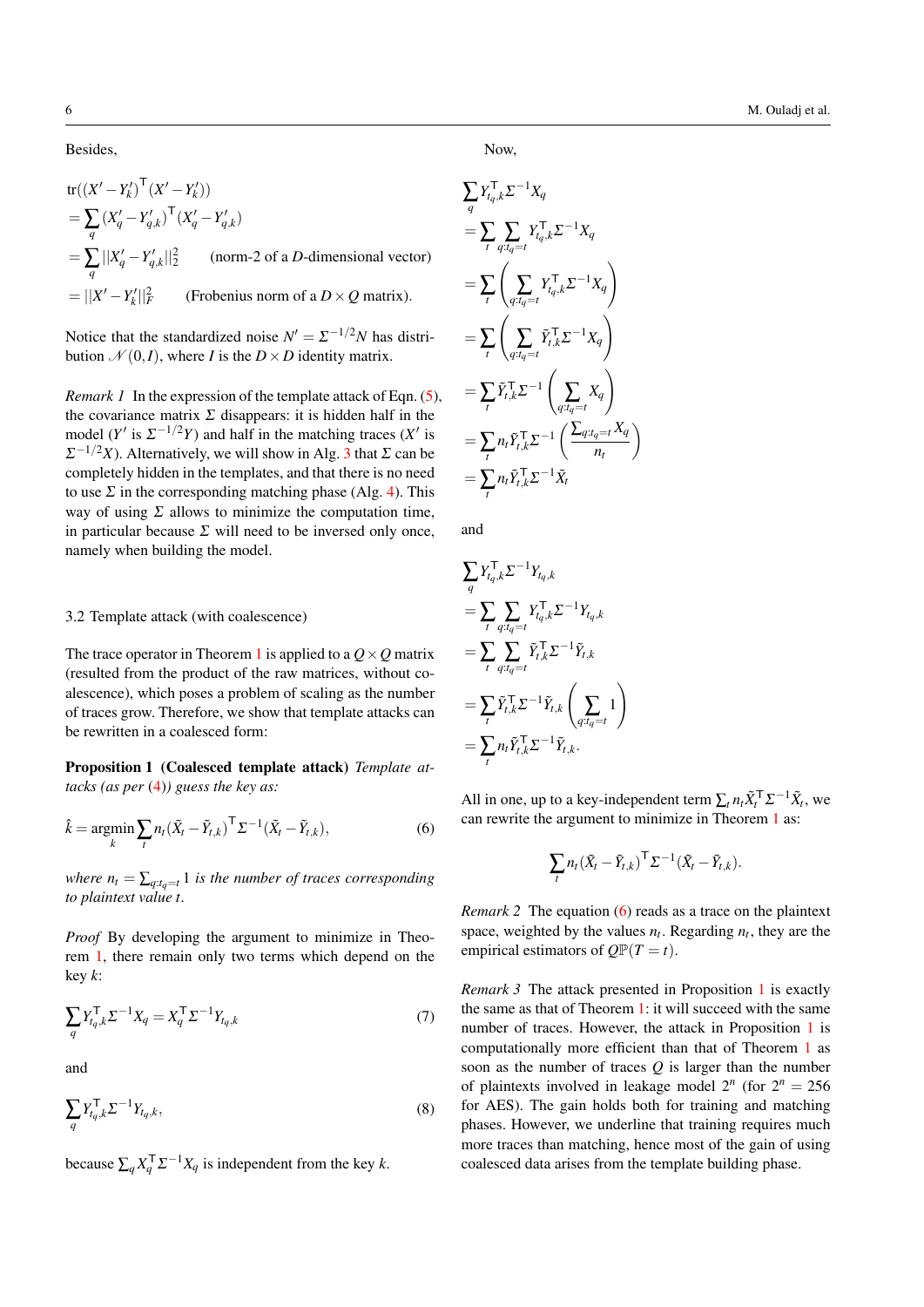#### 3.3 State-of-the-art dimensionality reduction

It has been suggested in [1] that template attacks can be made more practical by:

- 1. first start with a dimensionality reduction,
- 2. then perform a template attack in a reduced space.

This approach deserves to be confronted with the *innate* dimensionality reduction power of template attacks, as expressed in Sec. 3.2 (where the complexity is related to cryptographic parameter  $S = 2^n$  and not to the traces dimensionality *D*).

To be more accurate, two dimensionality reduction techniques have been put forward: principal components analysis (PCA [1]) and linear discriminant analysis (LDA [39]).

In this section, we contrast template attacks with and without such pre-processing (especially the PCA).

#### *3.3.1 PCA*

The PCA is a technique aiming at identifying linear projections which concentrate information in few directions, namely principal directions. In this respect, it is already pointed out in [1] that any set of training traces of high dimensionality  $D$  can always be reduced to lower dimensionality  $2^n$ , as we have also noted in Sec. 3.2.

The PCA appears in two variants: *classical* and *classbased*, as tailored by Archambeau et al. in [1]. Both techniques require the definition of a *covariance matrix*. We analyze in the following lemma both techniques, which resort to the concept of *coalesced matrices* (Def. 1):

Definition 5 (Variance of a vectorial random variable) The variance of  $X \in \mathbb{R}^D$  is:  $\text{VAR}(X) = \mathbb{E}((X - \mathbb{E}X)(X - \mathbb{E}X)^{\top}).$ 

#### Lemma 1 (Law of total variance)

$$
Var(X) = \mathbb{E}(Var(X|T)) + Var(\mathbb{E}(X|T)).
$$

*Proof* Adaptation of the law of total variance to the multivariate case.

Applied to  $X = Y + N$ , where *Y* depends on *T* (but *N* does not), we have:

$$
VAR(X) = VAR(Y) + \Sigma.
$$

Besides, as  $Y|T$  is deterministic, we can apply Lemma 1:

$$
\mathrm{Var}(Y) = \mathrm{Var}(\mathbb{E}(Y|T)).
$$

Let us assume *Y* is centered, namely  $\mathbb{E}(Y) = 0$ . Hence:

$$
VAR(Y) = \sum_{t} \mathbb{P}(T = t) \mathbb{E}(Y|T) \mathbb{E}(Y|T)^{\mathsf{T}}.
$$

Lemma 2 (PCA) *We resort to the Law of Large Numbers (LLN). The* classical *PCA is based on the estimation of the following D*×*D covariance matrix:*

$$
\frac{1}{Q} \sum_{q=1}^{Q} \left( X_q - \frac{1}{Q} \sum_{q'} X_{q'} \right) \left( X_q - \frac{1}{Q} \sum_{q'} X_{q'} \right)^{\mathsf{T}} \xrightarrow[\frac{LLN}{Q \to +\infty} \text{VAR}(Y) + \Sigma. \tag{9}
$$

*The PCA of Archambeau et al. is based on the estimation of the following*  $D \times D$  *covariance matrix:* 

$$
\frac{1}{Q} \sum_{q=1}^{Q} \left( \tilde{X}_q - \frac{1}{Q} \sum_{q'} \tilde{X}_{q'} \right) \left( \tilde{X}_q - \frac{1}{Q} \sum_{q'} \tilde{X}_{q'} \right)^{\mathsf{T}} \xrightarrow[\frac{LLN}{Q \to +\infty} \text{VAR}(Y). \quad (10)
$$

Regarding the PCA, we only consider the second case. As the traces are first averaged, the covariance arising from the noise disappears; therefore, the only contribution is the intra-class variability. As the matrix is a covariance matrix, it has only positive eigen-values. We consider the set of corresponding eigen-vectors as a matrix *V* (matrix of eigenvectors), which is such that:

$$
\tilde{Y}_k(\tilde{Y}_k)^\mathsf{T} V = V \Delta,
$$

where the matrix  $\Delta = diag(\lambda_1, \lambda_2, ..., \lambda_{2^n})$  is the diagonal matrix of eigen-values. Besides, it is known  $[25]$  that  $VV<sup>T</sup>$  = *I*, the  $D \times D$  identity matrix.

Lemma 3 *Template attack with PCA is always less efficient (in terms of success probability) than the template attack.*

*Proof* The reason is simply because the maximum likelihood is the best attack in terms of success probability. As the PCA is a preprocessing, it is less efficient.

Notice that, in practice, it is hard to estimate models and noise accurately, therefore reducing the dimensionality before attacking is a winning strategy. However, assuming that a perfect profiling is possible, any preprocessing reduces the information (recall the "data processing theorem"), therefore one may wonder how different efficiencies of template attacks *with* and *without* PCA are.

In the case  $D < 2^n$ ,  $\tilde{Y}_k(\tilde{Y}_k)^\top$  is almost of full rank (with very high probability). However, as traces are centered, there is one relationship amongst all rows of  $\tilde{Y}_k$ , namely their sum is null. Hence *V* is not invertible. There is actually no dimensionality reduction: the projection on any eigen-vector carries information.

The PCA therefore consists in transforming the traces the following way:

 $\sim \tilde{Y}$  becomes  $V^{\top} \tilde{Y}$  and *X* becomes  $V^{\top} X$  (projection),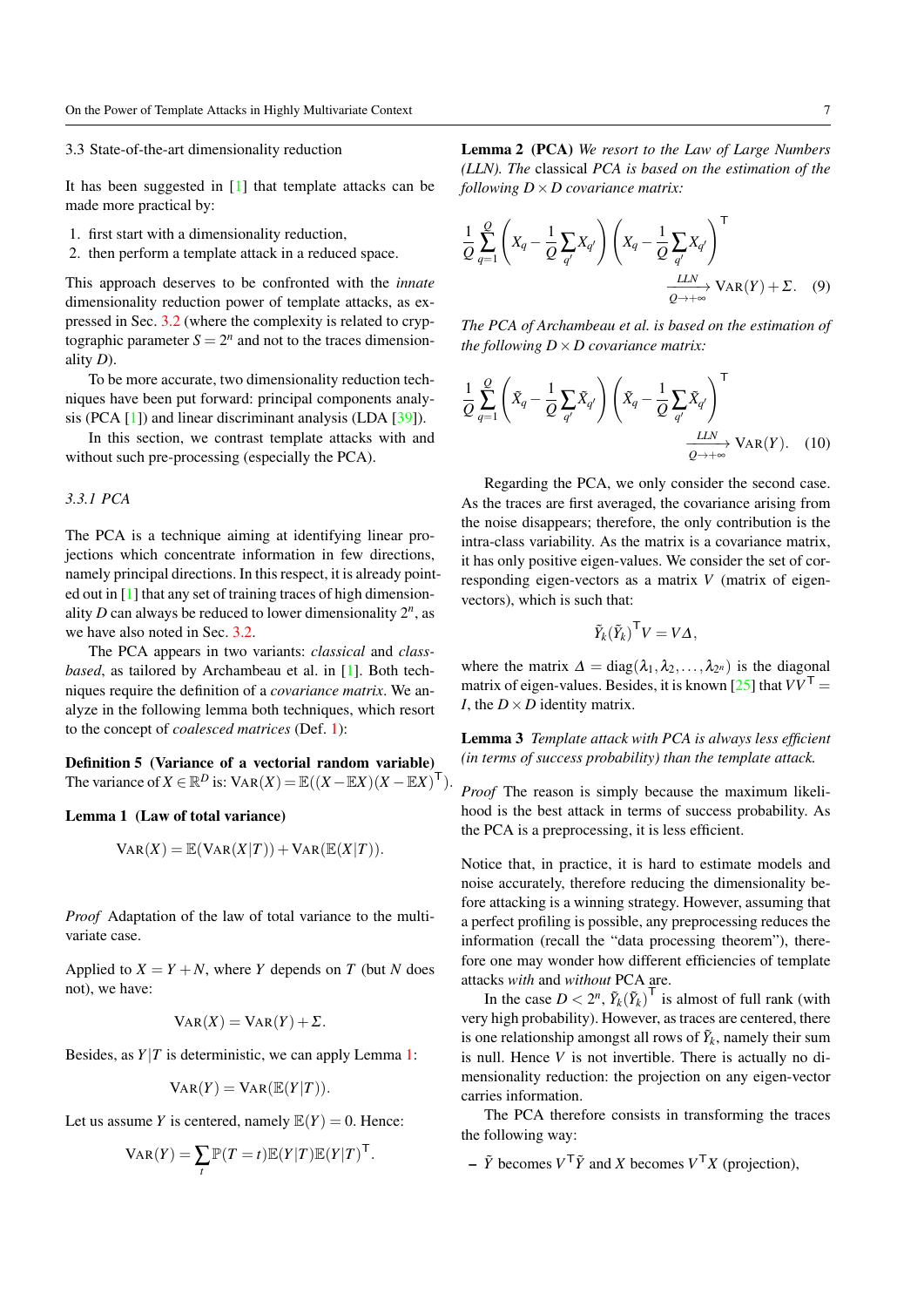$\sim$  the covariance matrix  $\Sigma$  becomes  $V^{\top} \Sigma V$ . Indeed, the covariance matrix of the projected (centered) noise is  $\mathbb{E}((V^\mathsf{T} N)(V^\mathsf{T} N)^\mathsf{T}) = \mathbb{E}(V^\mathsf{T} N N^\mathsf{T} V) = V^\mathsf{T} \mathbb{E}(N N^\mathsf{T}) V =$ *V* <sup>T</sup>Σ*V*.

The argument to maximize over  $k$  in the optimal distinguisher  $(4)$ becomes:

tr
$$
\begin{aligned} \operatorname{tr}\left(\left(\left(V^{\mathsf{T}}X - V^{\mathsf{T}}Y_{k}\right)^{\mathsf{T}}\left(V^{\mathsf{T}}\Sigma V\right)^{-1}\left(V^{\mathsf{T}}X - V^{\mathsf{T}}Y_{k}\right)\right)\right) &= \\ \operatorname{tr}\left(\left(\left(X - Y_{k}\right)^{\mathsf{T}}V\left(V^{\mathsf{T}}\Sigma V\right)^{-1}V^{\mathsf{T}}\left(X - Y_{k}\right)\right)\right) &= \\ \operatorname{tr}\left(\left(\left(X - Y_{k}\right)^{\mathsf{T}}\left(V\left(V^{\mathsf{T}}\Sigma V\right)^{-1}V^{\mathsf{T}}\right)\left(X - Y_{k}\right)\right)\right). \end{aligned} \tag{11}
$$

 $B^{-1}A^{-1}$ , one has:

$$
V\left(V^{\mathsf{T}}\Sigma V\right)^{-1}V^{\mathsf{T}}=VV^{-1}\Sigma^{-1}(V^{\mathsf{T}})^{-1}V^{\mathsf{T}}=\Sigma^{-1},
$$

which is the same covariance matrix as for the optimal distinguisher (matrix *V* disappears). But *V* is not invertible, and therefore the Eqn.  $(11)$  cannot be simplified.

Finally, It is noticeable that all the improvements introduced in the current paper are compatible with any dimensionality reduction technique.

#### 4 Efficiently computing templates with coalescence

4.1 Simplification by the LLN

As will be shown, when a high number of traces is needed (where SNR is less), an efficient computation of an LLNbased approximation of the optimal template attack can be carried out. Hence, when using the LLN the number of traces to recover the key is generally more than the exact template attack. But (i) this is less and less a concern in situations where the SNR decreases (that is, the "real world" challenging scenarios) , (ii) we don't need an efficient computation when number of traces is less (when the SNR is high).

In this section, we come back to genuine template attacks, as described in Sec. 3.

# Definition 6 (Equal Images under different Subkeys

(EIS) [37, Def. 2]) In this case, we have that for each pair  $(k, k')$ ,  $k \neq k'$ , there exists a pair  $(t, t')$ ,  $t \neq t'$ , such that  $Y_{t,k} =$  $Y_{t',k'}$ .

In the case of the EIS, and in the specific case when  $Y_{t,k}$ depends only on *t*  $\oplus k$ , we can drop the  $\tilde{Y}_{t,k}^{\mathsf{T}} \Sigma^{-1} \tilde{Y}_{t,k}$  term. The effect is represented in Fig. 1: notwithstanding that the value of the distinguisher (Eqn. (7)) is always the largest for the correct key  $k = k^*$ , one can see "oscillations" occurring every  $2^n = 16$  traces (here  $n = 4$ ), where indeed the dropped



**Fig. 1** Values of the distinguisher (Eqn. (7)), where the  $\tilde{Y}_{t,k}^T \Sigma^{-1} \tilde{Y}_{t,k}$ term (Eqn. (8)) is dropped.

Assume that V is invertible. Using the property that  $(AB)^{-1}$  = Table 1 Dimensions of traces and models, seen as matrices in this paper.

|        | Raw             | <b>Coalesced</b>          |  |  |
|--------|-----------------|---------------------------|--|--|
| Traces | $X: D \times O$ | $\bar{X}: D \times 2^n$   |  |  |
| Models | $Y: D \times O$ | $\tilde{Y}: D \times 2^n$ |  |  |

(Eqn. (8)) term is the same for all key hypotheses. We recall the dimension of matrices in Tab. 1.

The max-likelihood attack minimizes over *k*:

- either: tr
$$
((X - Y_k)^T \Sigma^{-1} (X - Y_k))
$$
  
- or equivalently  $\sum_{t \in \mathbb{F}_2^n} n_t (\tilde{X}_t - \tilde{Y}_{t,k})^T \Sigma^{-1} (\tilde{X}_t - \tilde{Y}_{t,k}).$ 

Using the law of large numbers, for large *Q*, we have:

$$
\frac{1}{Q}\sum_{t\in\mathbb{F}_2^n}n_t(\tilde{Y}_{t,k})^\top \Sigma^{-1}\tilde{Y}_{t,k}\xrightarrow[Q\to+\infty]{}\sum_{t}\mathbb{P}(t)(\tilde{Y}_{t\oplus k})^\top \Sigma^{-1}\tilde{Y}_{t\oplus k}
$$

which does not depend on *k* if *T* is uniformly distributed, that is  $\mathbb{P}(t) = 2^{-n}$ . This is a mathematical justification for the observation made in Fig. 1. As already noted in Sec. 3.2, there is therefore only one key-dependent term which remains:

$$
\sum_{t} n_t \tilde{X}_t^{\top} \Sigma^{-1} \tilde{Y}_{t \oplus k} = \text{tr}_k (\tilde{X}^{\top} \Sigma^{-1} \tilde{Y}), \qquad (12)
$$

where we recall that  $tr_k$  is the  $k$ -th trace operator introduced in Definition 2.

The templates are estimated as represented in Alg. 1. In this formulation, it clearly appears that there is a unique noise covariance matrix  $\Sigma$ , which justifies the technique of "pooled covariance matrix" presented in [10]. Indeed, by the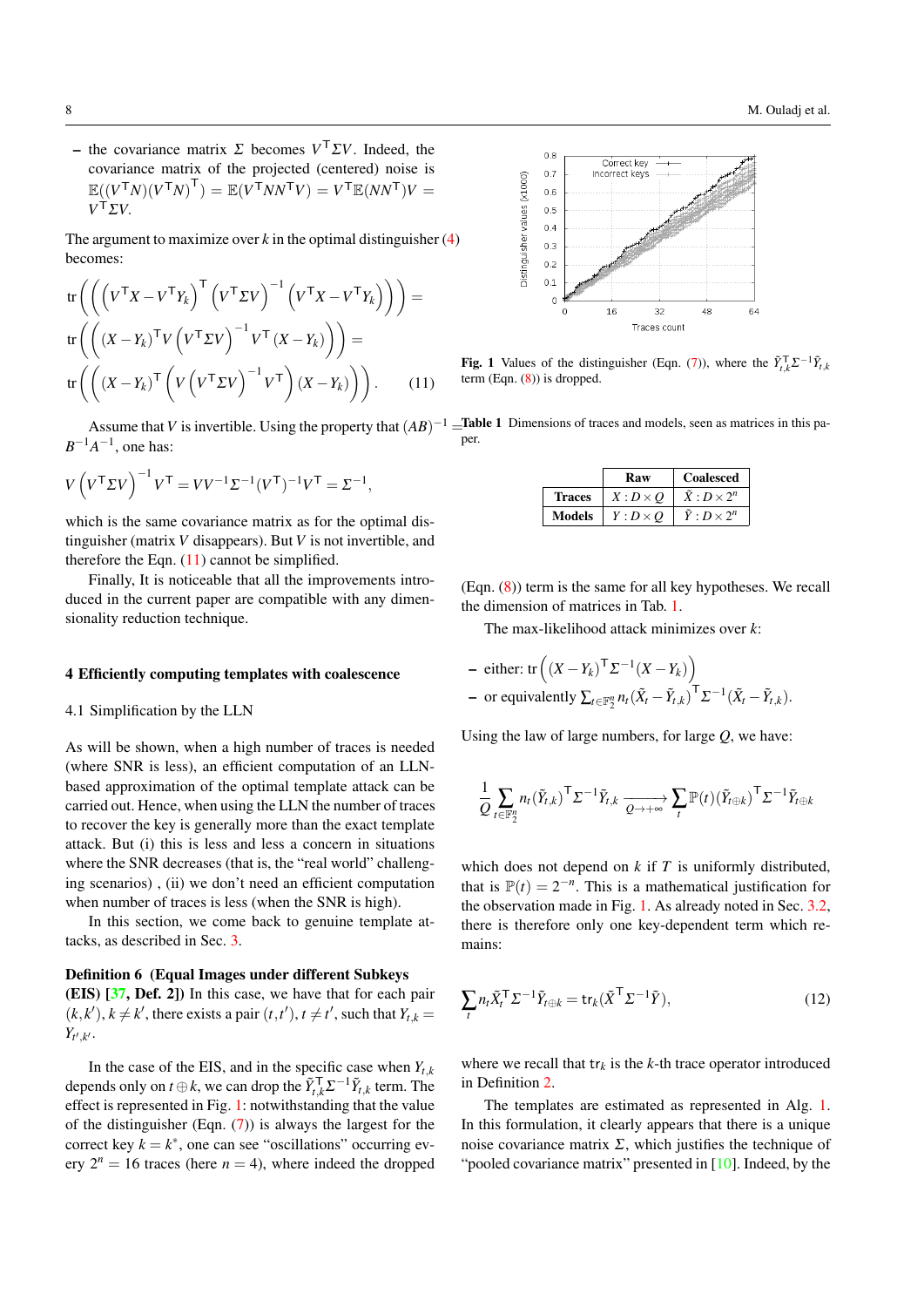law of large numbers, we have that, for all  $t \in \mathbb{F}_2^n$ :

$$
\lim_{Q \to +\infty} \frac{1}{Q} \sum_{q:t_q=t} X_q = \lim_{Q \to +\infty} \frac{1}{Q} \sum_{q:t_q=t} \tilde{Y}_{t_q}
$$
\n
$$
= \lim_{Q \to +\infty} \frac{1}{Q} \sum_{q:t_q=t} \tilde{Y}_t
$$
\n
$$
= \lim_{Q \to +\infty} \frac{\tilde{Y}_t}{Q} \sum_{q:t_q=t} 1
$$
\n
$$
= \lim_{Q \to +\infty} \frac{n_t}{Q} \tilde{Y}_t \approx \frac{1}{2^n} \tilde{Y}_t,
$$

since  $n_t \approx Q/2^n$  when *Q* is large. Besides, as  $X_q = \tilde{Y}_{t_q} + N$ , we have that:

$$
\Sigma = \frac{1}{Q} \sum_{q=1}^{Q} (X_q - \tilde{Y}_{t_q})(X_q - \tilde{Y}_{t_q})^{\mathsf{T}}
$$
  
\n
$$
= \frac{1}{Q} \sum_{q=1}^{Q} X_q X_q^{\mathsf{T}}
$$
  
\n
$$
- \frac{1}{Q} \sum_{q=1}^{Q} X_q \tilde{Y}_{t_q}^{\mathsf{T}} - \frac{1}{Q} \sum_{q=1}^{Q} \tilde{Y}_{t_q} X_q^{\mathsf{T}} + \frac{1}{Q} \sum_{q=1}^{Q} \tilde{Y}_{t_q} \tilde{Y}_{t_q}^{\mathsf{T}}
$$
  
\n
$$
\overrightarrow{Q \rightarrow +\infty} \frac{1}{Q} X X^{\mathsf{T}} - \frac{1}{2^n} \tilde{Y} \tilde{Y}^{\mathsf{T}},
$$

assuming  $n_t/Q \rightarrow 1/2^n$  when  $Q \rightarrow +\infty$  (plaintext uniformity). This justifies line 9 of Alg. 1.

| <b>Input</b> : Set of <i>training</i> traces X and corresponding plaintexts<br>T for the estimation of the templates, for a known<br>key k<br><b>Output</b> : Templates:                  |                               |  |  |  |  |  |
|-------------------------------------------------------------------------------------------------------------------------------------------------------------------------------------------|-------------------------------|--|--|--|--|--|
| $- \bar{Y}$ , the matrix of the templates, and<br>$\overline{\phantom{a}}$ $\overline{\phantom{a}}$ $\overline{\phantom{a}}$ $\overline{\phantom{a}}$ at homoscedastic covariance matrix. |                               |  |  |  |  |  |
| 1 for $t \in \mathbb{F}_2^n$ do                                                                                                                                                           | // Initialization             |  |  |  |  |  |
|                                                                                                                                                                                           | // Mean trace per class       |  |  |  |  |  |
| $\begin{array}{c c} 2 & \tilde{y}_t \leftarrow 0 \\ 3 & n_t \leftarrow 0 \end{array}$                                                                                                     | // Number of traces per class |  |  |  |  |  |
| 4 for $q \in \{1, , Q\}$ do                                                                                                                                                               | // Accumulation, as in [28]   |  |  |  |  |  |
|                                                                                                                                                                                           |                               |  |  |  |  |  |
| 5 $\tilde{y}_{tq \oplus k} \leftarrow \tilde{y}_{tq \oplus k} + X_q$<br>6 $n_{tq \oplus k} \leftarrow n_{tq \oplus k} + 1$                                                                |                               |  |  |  |  |  |
| 7 for $t \in \mathbb{F}_2^n$ do                                                                                                                                                           | // Normalization              |  |  |  |  |  |
| 8 $\tilde{y}_t \leftarrow \tilde{y}_t / n_t$                                                                                                                                              |                               |  |  |  |  |  |
| 9 return $(\tilde{Y} = (\tilde{y}_0, \dots, \tilde{y}_{2^n-1}), \Sigma = \frac{1}{Q}XX^{\mathsf{T}} - \frac{1}{2^n}\tilde{Y}\tilde{Y}^{\mathsf{T}})$                                      |                               |  |  |  |  |  |

Algorithm 1: Estimation of templates.

#### 4.2 Profiling and attack algorithms

The correct key is recovered using Alg. 2. In this algorithm, the matrices  $\tilde{X}$  and  $\tilde{Y}$  are respectively  $\tilde{X} = (\tilde{x}_0, \dots, \tilde{x}_{2^n-1})$ and  $\tilde{Y} = (\tilde{y}_0, \dots, \tilde{y}_{2^n-1})$ . Premise of formal presentation of

template attacks, including the notion of Mahalanobis measure is presented in a paper by Zhang et al. [44].

When the templates  $(\tilde{Y}, \Sigma)$  are obtained from Alg. 1, then the attack is no longer optimal  $[15]$ , but is termed template attack. However, template attacks tend to optimal attack when the profiling is carried out on a number of traces which tends to infinity.



Algorithm 2: Key recovery using optimal distinguisher, applied on profiling generated by Alg. 1.

#### 4.3 Improved profiling and attack algorithms

In practice the profiling (Alg. 1) should be carried out only once, whereas the matching (Alg. 2) should be carried out every time when the attack outcome is needed. So the adversary can compute  $\Sigma^{-1}\tilde{Y}$  once in the end of the first stage (Alg. 3 instead of Alg. 1), and he can use this result every times the attack needs to be estimated (Alg. 4 instead of Alg. 2). Finally it is possible to regroup the accumulations (lines  $1-8$ ) of Alg. 1, 2, 3 and 4 in the same function.

4.4 Extension of our approach to masked implementations

Let *d* be a strictly positive integer. The protection by a masking of order *d* consists in dividing each sensitive variable *Z* into  $(d+1)$  shares  $Z^{(0)}$ , ...,  $Z^{(d)}$ . In order to reveal this secret value, an adversary must carry out a so-called highorder SCA. It consists in combining the leakage corresponding to all the  $(d+1)$  shares. For such high-order attack, we leverage same notations as in Sec. 2, with the following extensions:

- $-(X^{(i)})_{0 \le i \le d}$  denote the measured leakage corresponding respectively to the  $(d+1)$  shares;
- $-(Y^{(i)})_{0 \le i \le d}$  denote the leakage model corresponding respectively to the  $(d+1)$  shares.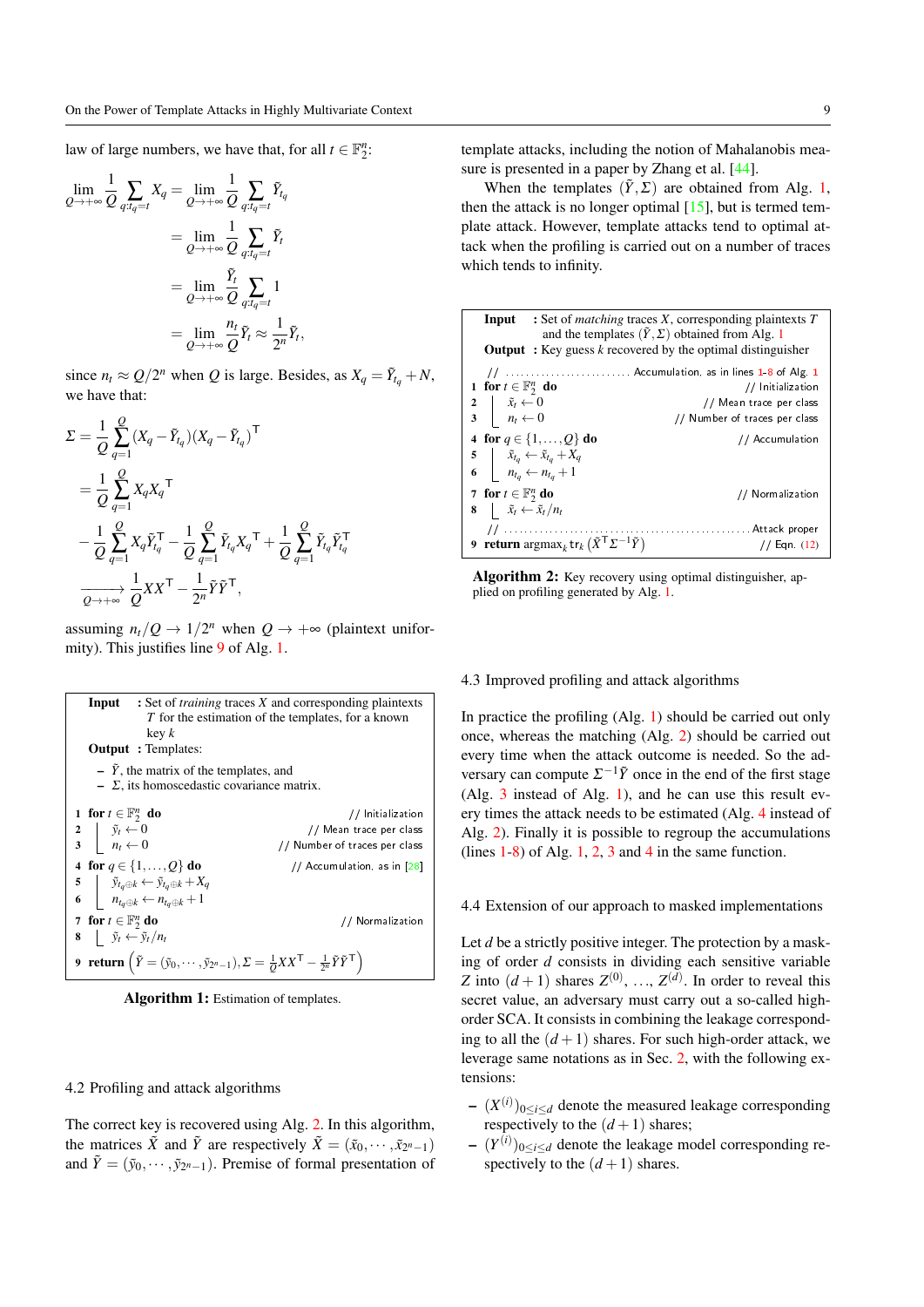| <b>Input</b> : Set of <i>training</i> traces X and corresponding plaintexts<br>$T$ for the estimation of the templates, for a known<br>key k<br><b>Output</b> : The matrix of templates left multiplied by the<br>inverse of the covariance matrix $\tilde{\mathbb{Y}} = \Sigma^{-1} \tilde{Y}$ |                                                                                                                |  |  |  |  |  |
|-------------------------------------------------------------------------------------------------------------------------------------------------------------------------------------------------------------------------------------------------------------------------------------------------|----------------------------------------------------------------------------------------------------------------|--|--|--|--|--|
| 1 for $t \in \mathbb{F}_2^n$ do                                                                                                                                                                                                                                                                 | // Initialization                                                                                              |  |  |  |  |  |
|                                                                                                                                                                                                                                                                                                 | // Mean trace per class                                                                                        |  |  |  |  |  |
| $\begin{array}{c c} 2 & \tilde{y}_t \leftarrow 0 \\ 3 & n_t \leftarrow 0 \end{array}$                                                                                                                                                                                                           | // Number of traces per class                                                                                  |  |  |  |  |  |
| 4 for $q \in \{1, , Q\}$ do                                                                                                                                                                                                                                                                     | // Accumulation, as in [28]                                                                                    |  |  |  |  |  |
| 5 $\tilde{y}_{tq \oplus k} \leftarrow \tilde{y}_{tq \oplus k} + X_q$<br>6 $n_{tq \oplus k} \leftarrow n_{tq \oplus k} + 1$                                                                                                                                                                      |                                                                                                                |  |  |  |  |  |
|                                                                                                                                                                                                                                                                                                 |                                                                                                                |  |  |  |  |  |
| 7 for $t \in \mathbb{F}_2^n$ do                                                                                                                                                                                                                                                                 | // Normalization                                                                                               |  |  |  |  |  |
| 8 $\tilde{y}_t \leftarrow \tilde{y}_t/n_t$                                                                                                                                                                                                                                                      |                                                                                                                |  |  |  |  |  |
| 9 $\tilde{Y} \leftarrow (\tilde{y}_0, \cdots, \tilde{y}_{2^n-1})$                                                                                                                                                                                                                               | // Same as in Alg 1                                                                                            |  |  |  |  |  |
| 10 $\Sigma \leftarrow \frac{1}{Q}XX^{\mathsf{T}} - \frac{1}{2^n} \tilde{Y} \tilde{Y}^{\mathsf{T}}$                                                                                                                                                                                              | // Same as in Alg. 1                                                                                           |  |  |  |  |  |
|                                                                                                                                                                                                                                                                                                 | 11 $\tilde{\mathbb{Y}} \leftarrow \Sigma^{-1} \tilde{Y}$ // Costly operation, factored here for all subsequent |  |  |  |  |  |
| uses in Alg 4                                                                                                                                                                                                                                                                                   |                                                                                                                |  |  |  |  |  |
| 12 return $\mathbb {Y}$                                                                                                                                                                                                                                                                         |                                                                                                                |  |  |  |  |  |

Algorithm 3: Estimation of templates, improved by caching matrix  $\Sigma$  inversion at the end.

| <b>Input</b> : Set of <i>matching</i> traces X, corresponding plaintexts $T$<br>and the templates $(\tilde{\mathbb{Y}} = \Sigma^{-1} \tilde{Y})$ obtained from Alg. 3<br><b>Output</b> : Key guess $k$ recovered by the optimal distinguisher |                                                                                                                                 |                               |  |  |  |  |  |
|-----------------------------------------------------------------------------------------------------------------------------------------------------------------------------------------------------------------------------------------------|---------------------------------------------------------------------------------------------------------------------------------|-------------------------------|--|--|--|--|--|
|                                                                                                                                                                                                                                               |                                                                                                                                 |                               |  |  |  |  |  |
| 1 for $t \in \mathbb{F}_2^n$ do                                                                                                                                                                                                               |                                                                                                                                 | // Initialization             |  |  |  |  |  |
|                                                                                                                                                                                                                                               |                                                                                                                                 | // Mean trace per class       |  |  |  |  |  |
| $\begin{array}{c c} 2 & \tilde{x}_t \leftarrow 0 \\ 3 & n_t \leftarrow 0 \end{array}$                                                                                                                                                         |                                                                                                                                 | // Number of traces per class |  |  |  |  |  |
|                                                                                                                                                                                                                                               | 4 for $q \in \{1, , Q\}$ do                                                                                                     | // Accumulation               |  |  |  |  |  |
|                                                                                                                                                                                                                                               | 5 $\begin{array}{c c}\n5 & \tilde{x}_{t_q} \leftarrow \tilde{x}_{t_q} + X_q \\ 6 & n_{t_q} \leftarrow n_{t_q} + 1\n\end{array}$ |                               |  |  |  |  |  |
|                                                                                                                                                                                                                                               |                                                                                                                                 |                               |  |  |  |  |  |
| 7 for $t \in \mathbb{F}_2^n$ do                                                                                                                                                                                                               |                                                                                                                                 | // Normalization              |  |  |  |  |  |
| 8   $\tilde{x}_t \leftarrow \tilde{x}_t/n_t$                                                                                                                                                                                                  |                                                                                                                                 |                               |  |  |  |  |  |
|                                                                                                                                                                                                                                               |                                                                                                                                 |                               |  |  |  |  |  |
|                                                                                                                                                                                                                                               | 9 return $\argmax_k \text{tr}_k(\tilde{X}^\top \tilde{Y})$                                                                      | $1/$ Eqn. $(12)$              |  |  |  |  |  |



# *4.4.1 State-of-the-art of high-order attacks*

Let us first review the high-order attacks state-of-the-art in the case where the adversary uses only one time-sample per share during the attack. To conduct higher-order attacks, many combination functions were proposed in literature, such as product combination [38], absolute difference combination (possibly raised to some power) [26] and sine-based combination [35]. According to [40], even if the combination functions loose the information, this loss vanishes in practice for high noise. In such case, the second-order CPA with the normalized product function becomes (nearly) equivalent to the maximum likelihood distinguisher applied to the joint distribution. According to  $\left[36\right]$  the optimal combination technique against the first-order Boolean masking is the *normalized* product  $((X^{(0)} - \mathbb{E}(X^{(0)}))(X^{(1)} - \mathbb{E}(X^{(1)})))$ . The



**Fig. 2** Different methods to combine samples from  $(d+1)$  sub-traces, in the case of *d*th-order masking countermeasure. Attack is carried out on the multivariate combination shown in the artificial trace. Each sample amongst the *D* making up the artificial trace is a centered product of  $(d+1)$  samples taken each from a different sub-trace.

authors of this paper ( $\left[36\right]$ ) show that this combination function should be accompanied with  $\mathbb{E}[(Y^{(0)} - \mathbb{E}(Y^{(0)}))(Y^{(1)} \mathbb{E}(Y^{(1)}))$ |*Z*] as an optimal model. A High-Order Optimal Distinguisher is introduced in [8]. This paper proves that the CPA with *normalized* product combination is optimal for high noise, independently from the masking technique and its order (whether  $d = 1, 2, \ldots$ ). Let us now show how we can use these results in order to consider several time-sample per share.

# *4.4.2 Extension of our approach to higher-order masking*

To extend our template approach to masking-based protected implementations, we take as a starting point the *normalized* product combination [36]. In fact one can see the measured trace as a set of  $(d+1)$  sub-traces, such that each sub-trace corresponds to one of the  $(d+1)$  shares. According to [36], an adversary which combines  $(d+1)$  relevant PoIs (one from each sub-trace) should be successful in his attack by carrying out a *normalized* product combination and by accompanying it with  $E[\Pi_{i=0}^d(Y^{(i)} - \mathbb{E}(Y^{(i)})) | Z]$  as an optimal model. In fact, for combining, the adversary can choose any relevant PoI of the first share, with any relevant PoI of the second share... with any relevant PoI of the  $(d+1)$ th share.

Following this idea, to extend the template attack on a masked implementation, one can construct an artificial trace, such that any sample in the artificial trace is a *normalized* product combination of  $(d+1)$  PoIs (one from each subtrace). This is illustrated in Fig.  $2(a)$ . In this figure, only one PoI is selected from the first sub-trace, and it is combined to samples of the other *d* sub-traces, using evaluator's expertise to get the best choice.

A simple way of combining is to take the same number of PoIs from each sub-trace and combine them in the same order (*i.e.* the *i*th sample, for  $1 \le i \le D$ , of the artificial trace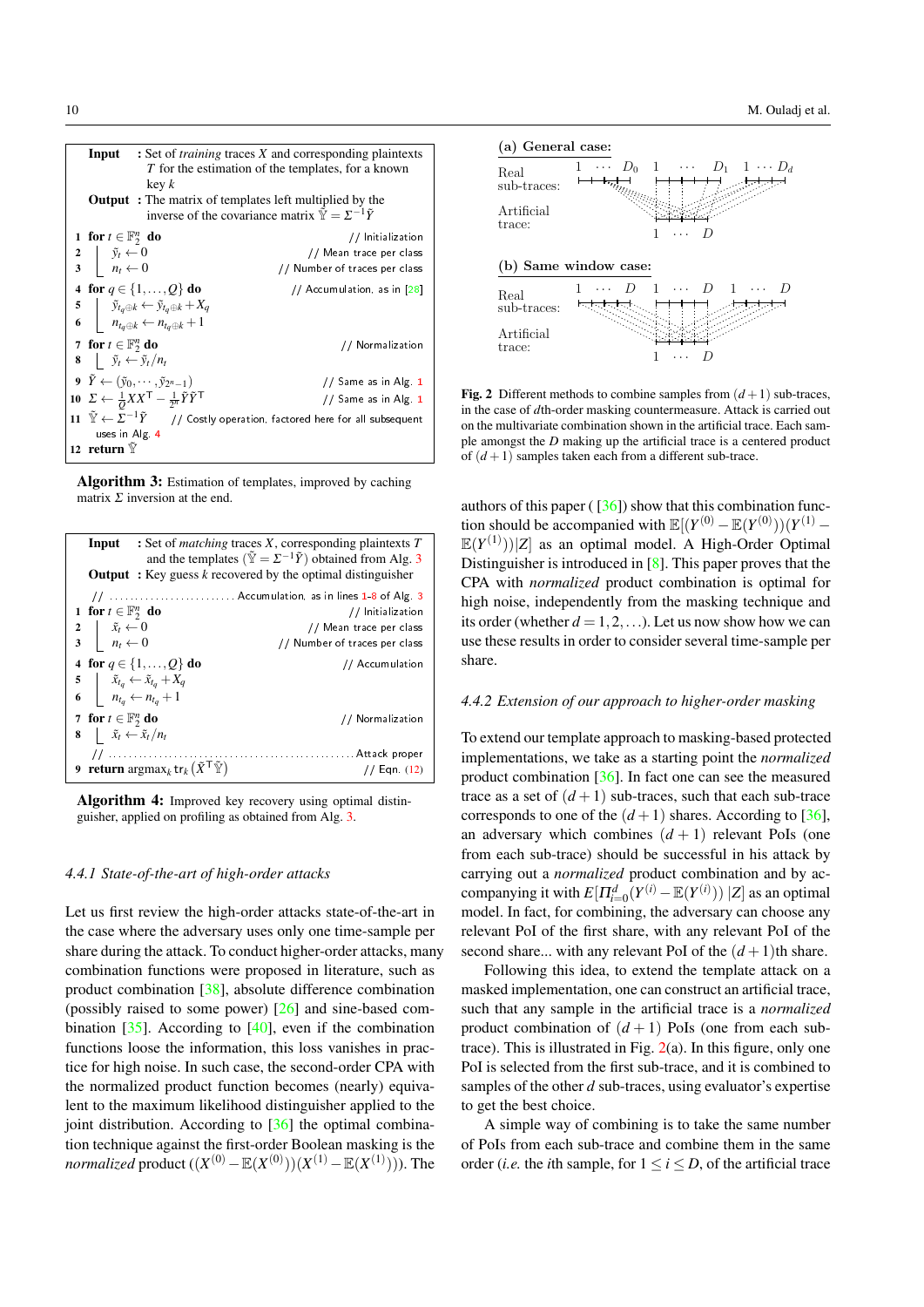is the combination of all the PoI of the sub-traces that are in the *i*th position). The figure 2(b) describes the combination to create the artificial trace by such concatenation of *D* normalized products between  $(d+1)$  sub-traces. Finally, the adversary can profile the leakage model of this artificial leakage and carry out the template attack by matching the combination of current leakage (also by the normalized product) to the profiled model.

Thanks to this combination idea, one can carry out the template attack against high-order masking schemes, in the general way or following our particular approach (coalescence followed by the spectral approach in order to be significantly more efficient both in terms of processing time and of memory space complexities). One can see the experimental results of this technique, against a first-order Boolean masking [31], in the Subsection 5.5 (at scenarios 3 and 4).

#### *4.4.3 Extension of our approach to disaligned traces*

In fact the traces could not be aligned at the begging, due to random delays (jittering) or any other raison [13]. The impact of this countermeasure in performance has already been quantified in a Formal Framework for the Evaluation of Waveform Resynchronization Algorithms [22]. To carry out a template attack using such disaligned traces, one can use several techniques to first realign them [34,41,17,19]. All these techniques shall be applied before coalescence.

#### 4.5 Computational performance analysis

## *4.5.1 Straightforward complexity analysis*

Let us comment on the complexity of the algorithms. The body of Alg. 1, that is lines 1-8, operates on vectors of size *D*. The same remark applies to the body, that is lines 1-8, of Alg. 2. Hence the overall complexity of these parts of the algorithm is  $D \times Q$  additions.

The complex part of Alg. 1, namely line 9, is computed only once. The overall complexity of this part equals to that of  $XX<sup>T</sup>$  computation. So, that is equals to  $D<sup>2</sup> \times Q$  multiplications.

The complex part of Alg. 2, namely line 9, is also computed only once. Firstly, since the profiling stage should be done only one time, we can compute  $\Sigma^{-1}\tilde{Y}$  once, as shown in Alg. 3. The overall complexity of this multiplication equals  $D^2 \times 2^n$ . For inverting  $\Sigma$  efficiently one can use the optimized Coppersmith–Winograd-like algorithm, that has a complexity of  $\mathcal{O}(d^{2.373})$  [42].

Another advantage of our template analysis is that the overall complexity of the attack phase, namely Alg. 4, does not depend on *Q*, no matter how large *Q* is. Indeed the overall complexity of  $\tilde{X}^{\mathsf{T}}(\Sigma^{-1}\tilde{Y})$  computation is equal to  $2^{2n} \times$ *D* multiplications. Table 2 shows the computing time of Alg. 3 according to *D*. It can be seen that compute matrix produces to derive  $\Sigma$  takes more time than to the inverse of  $\Sigma$ . Since the time computation of Alg. 3 depends only to lines 10 and 11 (asymptotically), we provide its duration in Table 2. Of course the overall time of Alg. 3 is about the the sum of that of lines 10 and 11.

In order to save memory space, we compute  $\Sigma$  in line 10 of Alg. 3 from *X* and  $\tilde{Y}$  without using any temporary matrix. Finally we can factor the code of lines 1-8 of Alg. 1, 2, 3 and 4 in the same function.

#### *4.5.2 Complexity improvement with spectral analysis*

We improve the complexity of the template attack using results from [23]. To compute  $tr_k(\tilde{X}^{\mathsf{T}}(\Sigma^{-1}\tilde{Y})$  more efficiently, let us first denote  $(\Sigma^{-1}\tilde{Y})$  as  $\tilde{Y}$ , such that:

$$
\text{tr}_{k}\left(\tilde{X}^{\mathsf{T}}\left(\Sigma^{-1}\tilde{Y}\right)\right) = \text{tr}_{k}\left(\tilde{X}^{\mathsf{T}}\tilde{\mathbb{Y}}\right).
$$

Recall the dimension of  $\tilde{X}^{\mathsf{T}}$  is  $2^n \times D$  and that of  $\tilde{Y}$  is  $D \times 2^n$ . The  $(i, j)$  element of the matrix  $\tilde{X}^{\mathsf{T}} \tilde{\mathbb{Y}}$  is thus:

$$
\tilde{X}^{\mathsf{T}}\tilde{\mathbb{Y}}[i][j] = \sum_{l=0}^{D-1} \tilde{X}^{\mathsf{T}}[i][l]\tilde{\mathbb{Y}}[l][j].
$$

Consequently,

$$
\mathrm{tr}_{k}\left(\tilde{X}^{\mathsf{T}}\tilde{\mathbb{Y}}\right)
$$
\n
$$
=\sum_{i=0}^{2^{n}-1}\sum_{l=0}^{D-1}\tilde{X}^{\mathsf{T}}[i][l]\tilde{\mathbb{Y}}[l][i\oplus k]
$$
\n
$$
=\sum_{l=0}^{D-1}\sum_{i=0}^{2^{n}-1}\tilde{X}^{\mathsf{T}}[i][l]\tilde{\mathbb{Y}}[l][i\oplus k]
$$
\n
$$
=\sum_{l=0}^{D-1}\tilde{X}^{\mathsf{T}}[.][l]\otimes\tilde{\mathbb{Y}}[l][.](k)
$$
\n
$$
=\sum_{l=0}^{D-1}WHT^{-1}\left(WHT\left(\tilde{X}^{\mathsf{T}}[.][l]\right)\bullet WHT\left(\tilde{\mathbb{Y}}[l][.]\right)\right)(k)
$$

So,

tr<sub>k</sub> 
$$
(\tilde{X}^{\mathsf{T}} \tilde{Y}) =
$$
  
\n $WHT^{-1} \Big( \sum_{l=0}^{D-1} WHT (\tilde{X}^{\mathsf{T}}[.][l]) \bullet WHT (\tilde{Y}[l][.]) \Big)(k),$  (13)

 $- \tilde{X}^{\mathsf{T}}[.] [l]$  denotes the *l*<sup>th</sup> column of the matrix  $\tilde{X}^{\mathsf{T}}$ ,

- $\tilde{\mathbb{Y}}[l][.]$  denotes the *l<sup>th</sup>* line of the matrix  $\tilde{\mathbb{Y}}$ , and
- ⊗ denotes the convolution product between them.
- • denotes the coordinate wise product between them.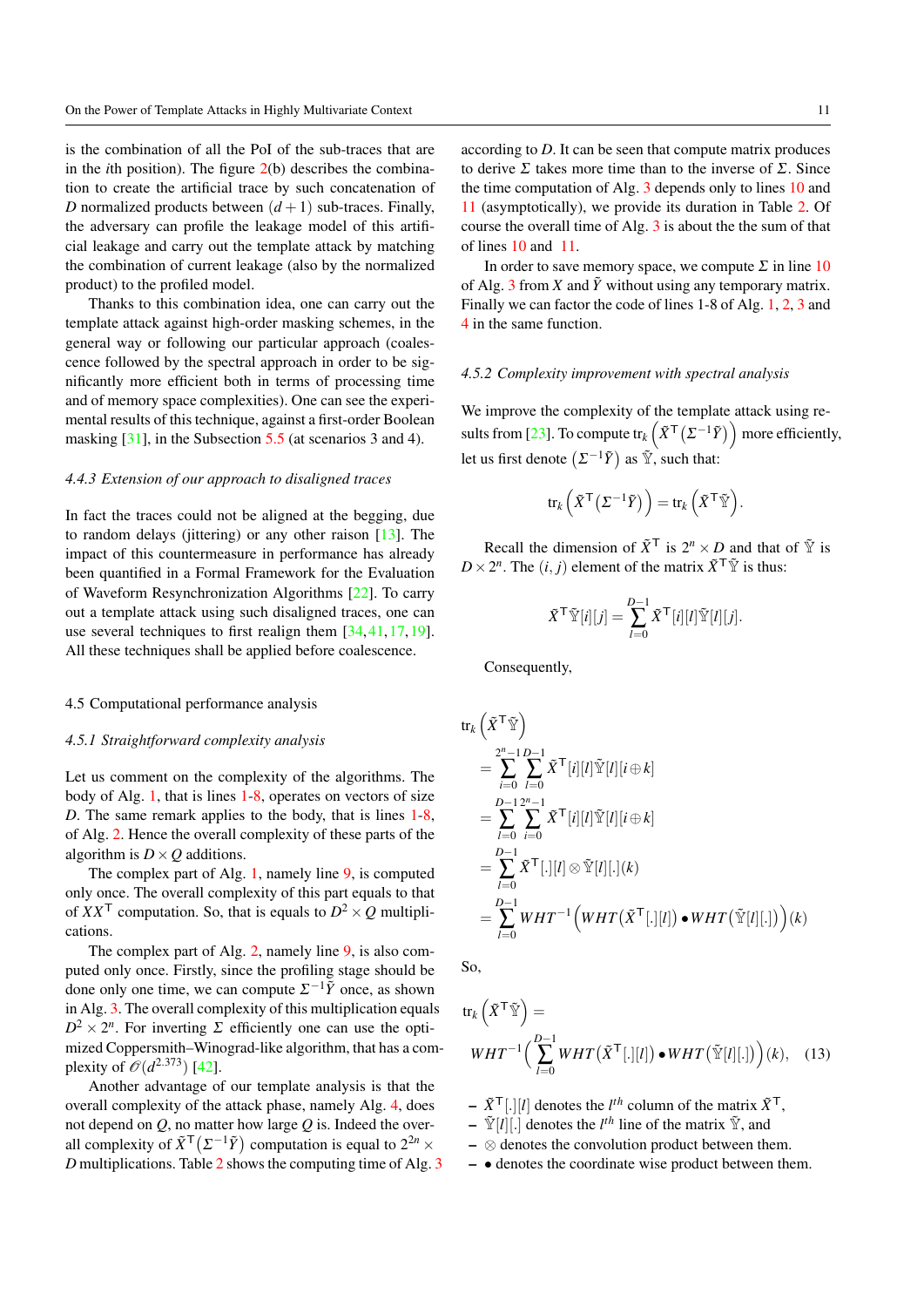100 | 200 | 300 | 400 | 500 | 600 | 700 | 800 | 900 | 1000 **Line 10**  $\begin{array}{|c|c|c|c|c|c|c|c|} \hline \textbf{Line 10} & 0.252 & 0.869 & 1.904 & 3.354 & 5.197 & 7.488 & 10.147 & 13.259 & 16.769 & 20.740 \hline \end{array}$ Line 11 0.031 0.177 0.528 1.155 2.103 3.486 5.362 7.794 10.903 16.021 **Inversion** ( $\Sigma^{-1}$ ) 0.012 0.093 0.314 0.751 1.472 2.575 4.133 6.183 8.814 12.112

<sup>−</sup>1*Y*˜) 0.019 0.084 0.214 0.404 0.631 0.911 1.229 1.611 2.089 3.909

Table 2 Computing time (in seconds) of Alg. 3 according to *D*.

**Product**  $(\Sigma^{-1}\tilde{Y})$ 

Thanks to the (normalized) Walsh-Hadamard Transform (WHT) that allows us to compute, for all  $l = 0, \ldots, D - 1$ , the convolution product  $\tilde{X}^{\mathsf{T}}[.][l] \otimes \tilde{Y}[l][.]$  with a complexity of  $n2^n$  instead of  $2^{2n}$ . Thereby the overall complexity of  $tr_k(\tilde{X}^{\mathsf{T}}(\Sigma^{-1}\tilde{Y}))$  computation becomes  $n2^n \times D$  instead of  $2^{2n} \times D$ . In applications such as key extraction from the AES  $(n = 8)$ , the computation time of the attack phase is indeed divided by  $2^n/n = 32$ , which is a significant gain. Table 3 shows the computing time of the line 9 of the Alg. 4 according to *D*, with and without the spectral analysis (resp. Equation. 13 and Equation. 12).

Is noteworthy that this result that assume the group operation  $\oplus$  over the set  $\{0,1\}^n$  (*i.e.*  $Z = F(t \oplus k)$ ) hold true for any other group operation  $\odot$  as long as Walsh-Hadamard Transform is replaced by Fourier Transform (FFT) on this group  $({0,1}^n, \odot)$ . For example, since in TEA (a Tiny Encryption Algorithm) and several AES candidates [12], the operation is  $+$ ( mod  $(2<sup>n</sup>)$ ), so Cyclical Fourier Transform must replace Walsh-Hadamard Transform (WHT).

# 5 Experiments

In this section, we assess the efficiency of this template attack. We first analyze its success rate with variable numbers of samples per trace. We compare it with the success rate of the traditional CPA. In the sequel a comparison between this template attack and the monovariate CPA attack over PCA is done.

# 5.1 Traces used for the case study

An ATMega 163 smart card, involving an 8-bit AVR type processor, has been programmed to process a software AES. The analysis consists in measuring the power consumption of the smart card, when the AES is running. The power measurements are done with a PicoScope 3204A on the first round. The sampling rate equals 256 MSamples/second.

We first characterize the traces managed in the following experiments. The average trace, SNR (Definition 3), NICV (Definition 4), and the principal direction of PCA (recall Sec. 3.3.1) are computed in all possible samples of these traces. The figure 3 shows those characterizations over  $D =$ 700 samples.



Fig. 3 Average trace, SNR, NICV and first principal direction of PCA, according to the index of samples.

In the following template attacks a set of traces is collected for templates building, whilst another set is collected for the attack phase. As the two sets of traces are measured from the same smart card, the results are optimistic in terms of attacker potential. We analyze the success rate of the template attack according to the size of a chosen samples window.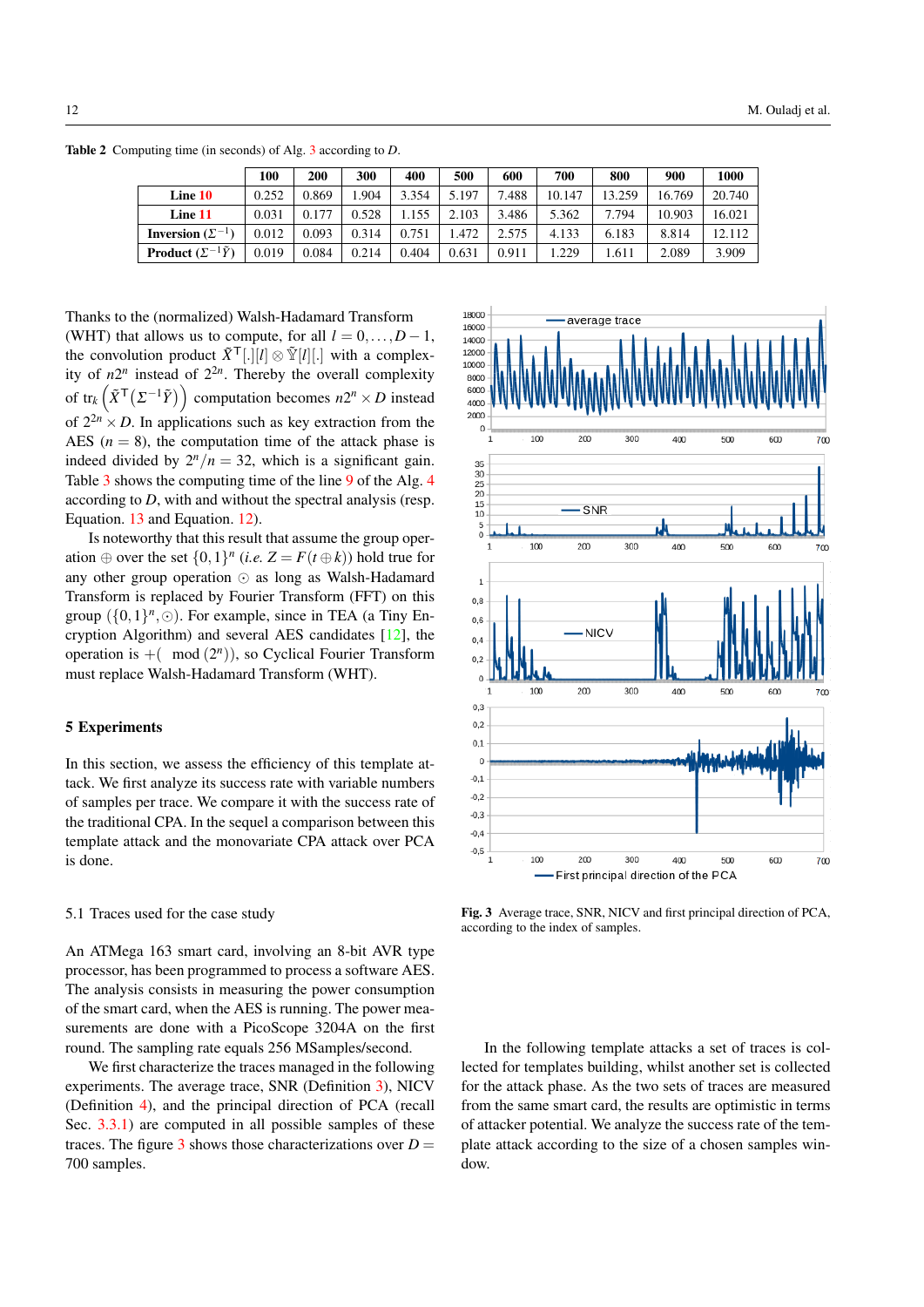|                     | 100    | <b>200</b> | 300    | 400    | 500    | 600    | 700    | 800    | 900    | 1000   |
|---------------------|--------|------------|--------|--------|--------|--------|--------|--------|--------|--------|
| <b>Without WHT</b>  | 0.0619 | 0.1242     | 0.2030 | 0.2858 | 0.3447 | 0.4126 | 0.4763 | 0.5453 | 0.6151 | 0.6854 |
| With WHT            | 0.0022 | 0.0042     | 0.0065 | 0.0091 | 0.0116 | 0.0135 | 0.0154 | 0.0165 | 0.0176 | 0.0201 |
| Improvement (ratio) | 28.625 | 29.752     | 30.969 | 31.373 | 29.652 | 30.534 | 30.849 | 32.969 | 34.891 | 34.183 |

Table 3 Computing time (in seconds) of the line 9 of Alg. 4 according to *D*, with and without the spectral analysis (WHT).



Fig. 4 Values of success rate, according to the number of samples.

#### 5.2 Template attacks with windows of increasing size

We analyzed the success rate with different numbers of samples (from  $D = 1$  to  $D = 700$  samples). The samples are selected around a chosen central point *I*0. This point is the sample time where the traditional CPA yields the highest peak. The window of growing size *D* gathers samples belonging to the interval  $[I_0 - D/2, I_0 + D/2]$ .

The figure 4 shows the success rate according to the number of measurements for different sizes of the window (from  $D = 200$  to  $D = 700$ ). From these results, one can deduce that the larger the dimensionality, the fewer the number of traces to recover the secret key. Asymptotically, for very large dimensionalities  $D \rightarrow +\infty$ , only a limited few number of traces suffices to extract the key.

For reference, Fig. 4 also shows the success rate of univariate CPA (which corresponds to the maximum value of the correlation coefficient along all  $D = 700$  samples). The CPA uses Hamming weight model. It can be seen that (modelagnostic) template attack becomes more efficient than CPA starting from about  $D \in [250, 300]$ , and keeps being better for larger dimensionality.

Indeed as shown in Figure 5, this monotony of the success rate is approximately respected above  $D = 300$  samples/trace. But, as shown in Figure 6, this monotony in not respected below  $D = 300$ . One can deduce that in this interval the success rate depends of the signal wave form; in the interval  $D \in [1,300]$ , it can happen that when increasing the window size, more *noise* than *signal* is injected in the template attack, thereby making it less efficient. In order to lead this attack more efficiently one can choose only the samples where the curve in Figure 6 decreases, because these samples really depend on  $T \oplus k$  contrary to the samples where the curve increases.



Fig. 5 Number of measurements at 80% of success rate, according to the number of samples (zoom for  $D > 300$ ).



Fig. 6 Number of measurements at 80% of success rate, according to the number of samples (full scale, that is  $D \in [1,700]$ ).

As shown in Figure 4, from around 280 samples/trace this multivariate analysis will be more efficient than the traditional CPA. So one can conclude that there is a venue to capture more information using part or all of the samples rather than conducting a monovariate attack.

In order to validate our study independently from the targeted device, the same experiment is carried out on a more recent smartcard, namely TI MSP430G2553. The figure 7 shows similar results on this device, comparing to the right part of figure  $6 (D > 300)$ . One can see that the more samples are taken into account, the faster the attack. This figure shows also that it is very important to choose the relevant PoIs, and that template attacks benefit from the great multiplicity of PoI. The gain is huge: more then  $100 \times$  less traces to recover the key when using  $D = 1$  vs  $D = 700$ .

It is noticeable that the using sampling frequency during the MSP430G2553's (resp. the Atmega163's) attack is 512MHz (resp. 256MHz), where the operating frequency is 16MHz (resp. 8MHz). So the two campaigns are comparable in terms of number of samples per clock cycle. The difference is in the noise, since the two circuits have not been designed in the same technology and the side-channel ac-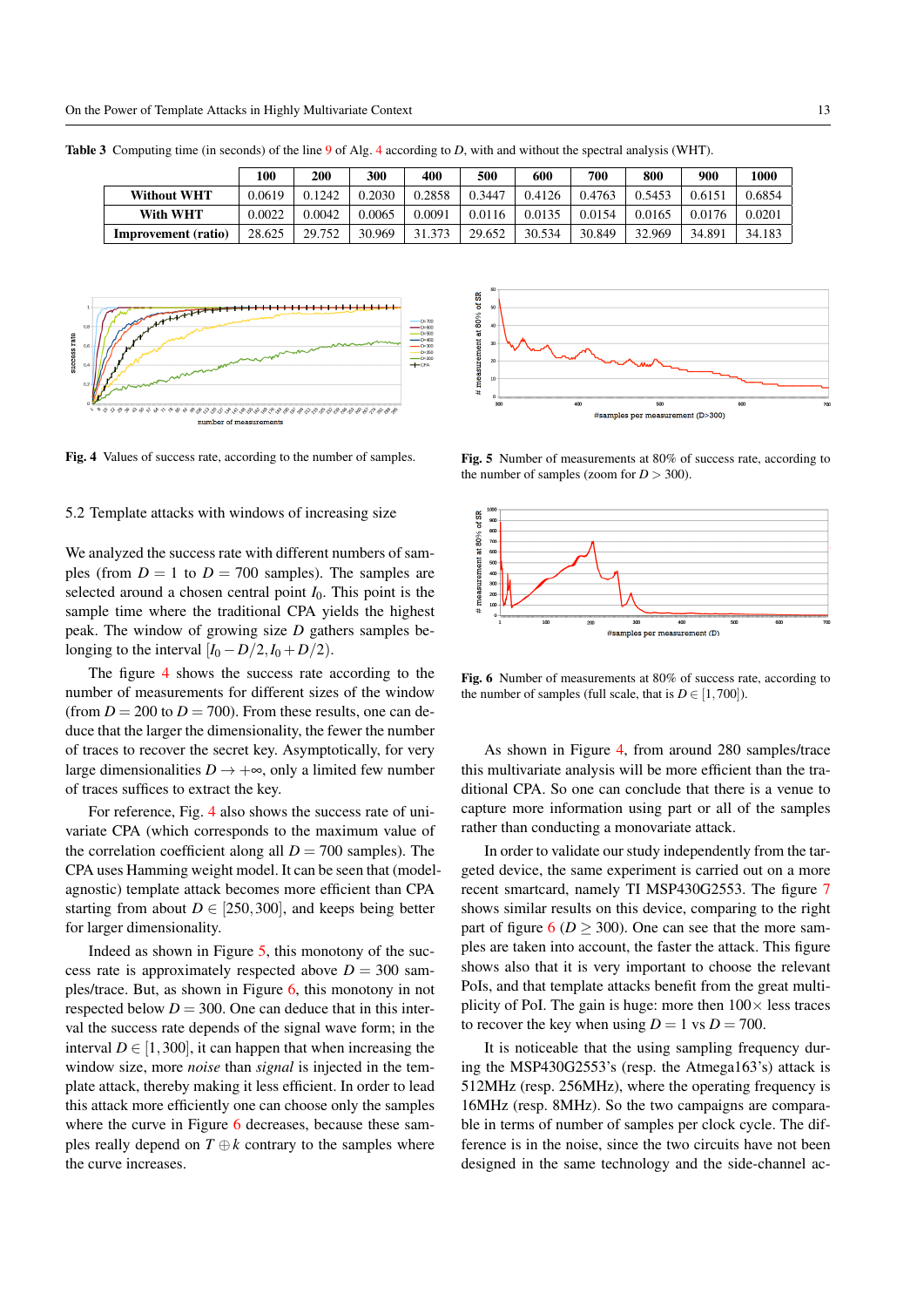

Fig. 7 Number of measurements at 80% of success rate, according to the number of samples (full scale, that is  $D \in [1,700]$ ) for the TI MSP430G2553 card.



Fig. 8 Values of success rate, according to the number of samples.

quisition system differ (MSP430 LaunchPad and Smartcard reader respectively).

It is also noteworthy that both of PoI-based and PCAbased template attacks [20] can straightforwardly benefit from our approach.

# 5.3 Comparison with PCA

In order to compare the efficiency of this method with other multivariate analyses, the PCA analysis is carried out on the same device with the same number of samples (700 samples/trace). The figure 8 shows that the template attack is more efficient in practice than both the PCA and the traditional CPA. Recall that Fig. 3 shows the average trace, SNR, NICV and the first principal direction of PCA, according to the index of samples.

5.4 Template attack after dimensionality reduction (over first eigen-components)

In this stage we assess the effect of PCA over the success rate of our template attack. Instead of assessing the efficiency of our attack according to the number of samples per trace it is assessed according to the number of directions of PCA ordered by decreasing eigen-value. The figure 9 shows



Fig. 9 PCA with multiple directions (from 1 to 2*<sup>n</sup>* <sup>−</sup>1 directions). Top: scree plot of eigenvalues (log scale). Bottom: number of measurements at 80% of success rate (log scale).

the number of measurements required to reach 80% of success rate, according to the number of eigen-components considered per measurement. This figure shows also the ordered eigen-values according to their corresponding eigen-components. It is clear that a quasi-linear relation exists between them: the success rate increases about as fast as the cumulative eigen-values.

# 5.5 Study of our approach with simulated traces

In order to do a fair comparison under different aspects (PoIs, noise levels and masking) one can resort to simulated traces. In this paper we present four scenarios with different noise levels. In each scenario we increase a window size around a central PoI and we show the number of the required traces to reach 80% of success rate. So, we carry out, at once, a study with different PoI numbers, different noise levels and using the masking technique or not. The four scenarios are:

1. In the first scenario, we simulate a leakage that follows a half cycle of a sine function, during 700 samples (or equivalently any 700 PoIs that follows the same law). More exactly, if the sensitive variable is *Z*, then the leakage at the *s*th time sample is:

$$
X_z(s) = w_H(z) \sin\left(2\pi \frac{s}{2 \times 700}\right) + N,
$$

such that *N* denotes a Gaussian noise and the leakage model is  $Y_z(s) = w_H(z) \sin\left(2\pi \frac{s}{2\times 700}\right)$ . In those equations,  $w_H(z)$  is the Hamming weight of  $z \in \mathbb{F}_2^n$ , that is  $w_H(z) =$  $\sum_{i=1}^{n} z_i$ . We used such leakage simulation in order to be close to the real leakage (for example, see the real leakage of a smart card as shown in [33, Fig.4]). During this experiment we vary the window size around the central PoI ( $s = 350$ ). Fig. 10 shows the number of the required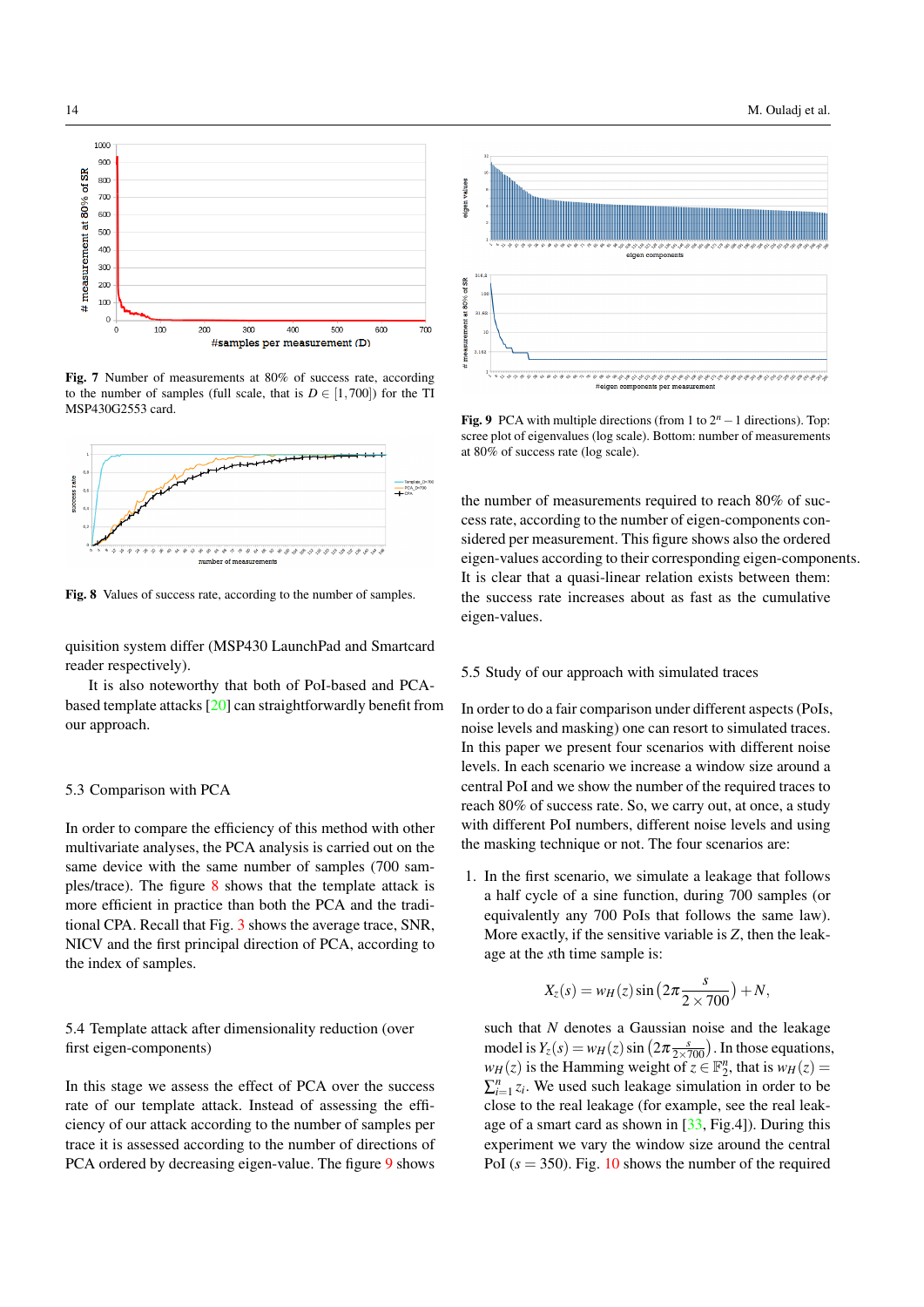

Fig. 10 Number of measurements at 80% of success rate (log scale), according to the number of samples, in scenario 1.



Fig. 11 Number of measurements at 80% of success rate (log scale), according to the number of samples, in scenario 2.

traces to reach 80% of success rate according to the number of samples, for different standard deviations  $(\sigma)$  of the noise, in the first scenario.

- 2. In the second scenario, we simulate a leakage that follows the same leakage function as the first scenario but only for the even values of *s*. For the odd values of *s* we simulate non-relevant points (non-informative points [27]) by random values. Fig. 11 shows the number of required traces to reach 80% of success rate according to the number of samples, for different noise standard deviations  $(\sigma)$ , in the second scenario. One can show the inconvenient of considering non-relevant points as PoIs.
- 3. In the third scenario, we simulate the leakage of a protected device by first-order Boolean masking [32, §4]. For each share (masked sensitive value and the mask) the leakage is simulated by a sine function as in the first scenario. Before carrying out our approach, we combine the sub-traces in one artificial trace as described in subsection 4.4. Fig. 12 shows the number of required traces to reach 80% of success rate according to the number of samples, for two different standard deviations  $(\sigma)$  of the noise, in the third scenario. One can see that it is possi-



Fig. 12 Number of measurements at 80% of success rate (log scale), according to the number of samples, in scenario 3.



Fig. 13 Number of measurements at 80% of success rate (log scale), according to the number of samples, in scenario 4.

ble to reveal the secret by applying our approach even against masking.

4. In the fourth scenario, we simulate a leakage that follows the same leakage function than the third scenario but only for the even values of *s*. For the odd values of *s* we simulate non-relevant points (non-informative points) by random values. This alternation between relevant and dummy samples holds for both shares. Fig. 13 shows the number of the required traces to reach 80% of success rate according to the number of samples, for two different standard deviations (σ) of the noise, in the last scenario. This figure shows the same trend as Fig. 12. The convergence rate with respect to dimensionality (#samples) is similar. But the asymptotic value (#samples to recover the key with 80% of success) is of course higher, especially for high noise.

#### 6 Conclusion and perspectives

In this paper, we have provided an analytical formula for the template attack in a multivariate Gaussian setting. We have applied it to highly multivariate traces, and we have shown that template attacks outperform state-of-the-art heuristics,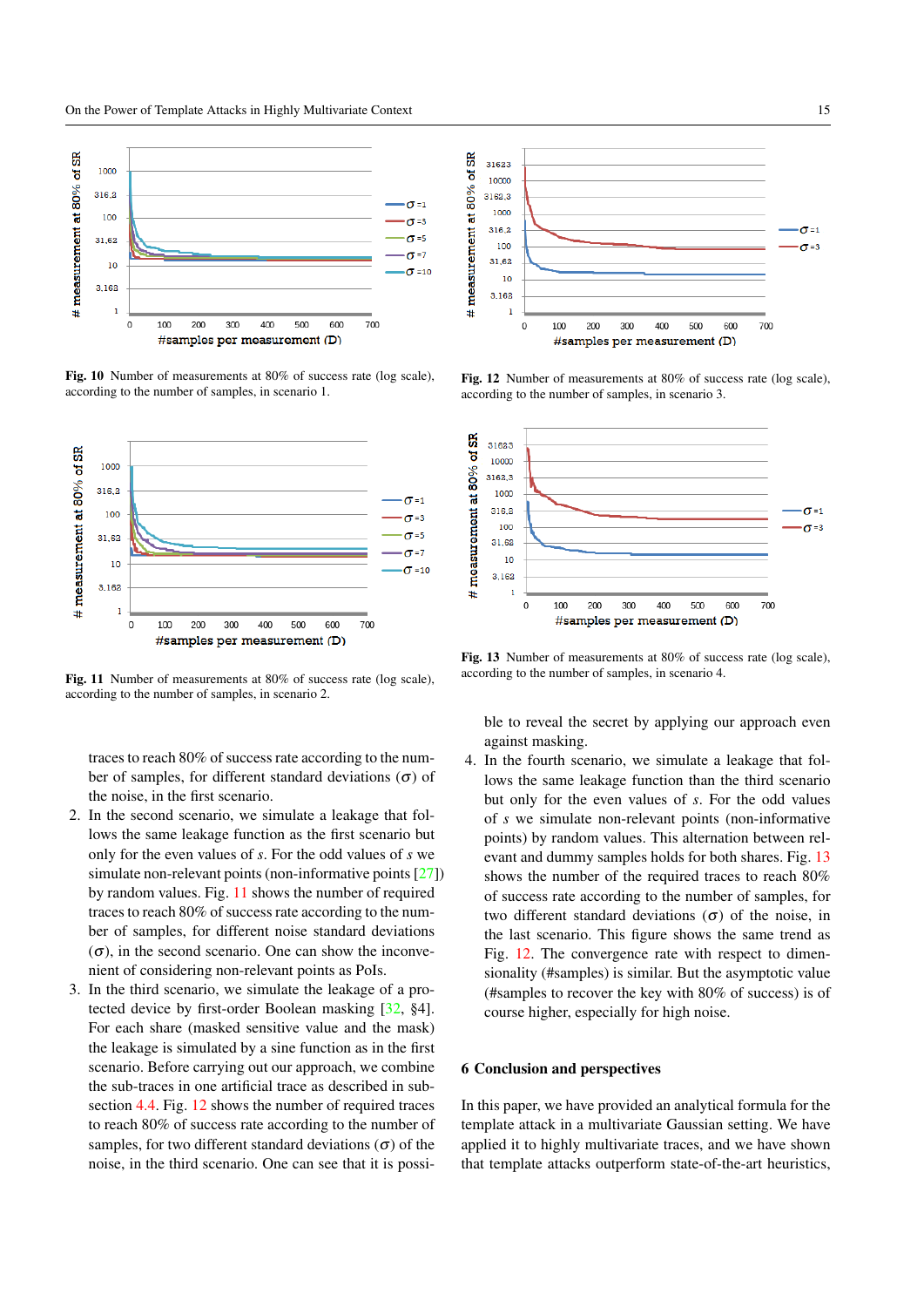such as traces dimensionality reduction followed by monovariate distinguishers. Template attacks without prior dimensionality reduction can be applied to traces of dimensionality *D* of several hundreds without any effectiveness loss: the success rate increases as *D* increases. Therefore this study reveals that the high sampling rate of oscilloscopes can help increase the success rate of the attacks.

Furthermore, we extend the approach to the maskingbased protected implementations. We also exhibit a spectral approach for template attack which allows an exponential computational improvement in the attack phase (with respect to data bitwidth), which turns out to be a speed-up by  $32 \times$  in the case of AES. Recall that both of PoI-based and PCA-based template attacks can straightforwardly benefit from our approach, both in term of processing time and in term of the needed space memory. Our approach is validated both by simulated and real-world traces.

#### References

- 1. Cédric Archambeau, Éric Peeters, François-Xavier Standaert, and Jean-Jacques Quisquater. Template Attacks in Principal Subspaces. In *CHES*, volume 4249 of *LNCS*, pages 1–14. Springer, October 10-13 2006. Yokohama, Japan.
- 2. Martin Bär, Hermann Drexler, and Jürgen Pulkus. Improved Template Attacks. In *COSADE*, pages 81–89, February 4-5 2010. Darmstadt, Germany. [http://cosade2010.cased.de/files/](http://cosade2010.cased.de/files/proceedings/cosade2010_paper_14.pdf) [proceedings/cosade2010\\_paper\\_14.pdf](http://cosade2010.cased.de/files/proceedings/cosade2010_paper_14.pdf).
- 3. Shivam Bhasin, Jean-Luc Danger, Sylvain Guilley, and Zakaria Najm. NICV: Normalized Inter-Class Variance for Detection of Side-Channel Leakage. In *International Symposium on Electromagnetic Compatibility (EMC '14 / Tokyo)*. IEEE, May 12-16 2014. Session OS09: EM Information Leakage. Hitotsubashi Hall (National Center of Sciences), Chiyoda, Tokyo, Japan.
- 4. Shivam Bhasin, Jean-Luc Danger, Sylvain Guilley, and Zakaria Najm. Side-channel Leakage and Trace Compression Using Normalized Inter-class Variance. In *Proceedings of the Third Workshop on Hardware and Architectural Support for Security and Privacy*, HASP '14, pages 7:1–7:9, New York, NY, USA, 2014.  $ACM$
- 5. Éric Brier, Christophe Clavier, and Francis Olivier. Correlation power analysis with a leakage model. In Marc Joye and Jean-Jacques Quisquater, editors, *Cryptographic Hardware and Embedded Systems - CHES 2004: 6th International Workshop Cambridge, MA, USA, August 11-13, 2004. Proceedings*, volume 3156 of *Lecture Notes in Computer Science*, pages 16–29. Springer, 2004.
- 6. Nicolas Bruneau, Sylvain Guilley, Annelie Heuser, Damien Marion, and Olivier Rioul. Less is More - Dimensionality Reduction from a Theoretical Perspective. In Tim Güneysu and Helena Handschuh, editors, *Cryptographic Hardware and Embedded Systems - CHES 2015 - 17th International Workshop, Saint-Malo, France, September 13-16, 2015, Proceedings*, volume 9293 of *Lecture Notes in Computer Science*, pages 22–41. Springer, 2015.
- 7. Nicolas Bruneau, Sylvain Guilley, Annelie Heuser, Damien Marion, and Olivier Rioul. Optimal side-channel attacks for multivariate leakages and multiple models. *J. Cryptographic Engineering*, 7(4):331–341, 2017.
- 8. Nicolas Bruneau, Sylvain Guilley, Annelie Heuser, and Olivier Rioul. Masks Will Fall Off – Higher-Order Optimal Distinguishers.

In Palash Sarkar and Tetsu Iwata, editors, *Advances in Cryptology – ASIACRYPT 2014 - 20th International Conference on the Theory and Application of Cryptology and Information Security, Kaoshiung, Taiwan, R.O.C., December 7-11, 2014, Proceedings, Part II*, volume 8874 of *Lecture Notes in Computer Science*, pages 344–365. Springer, 2014.

- 9. Suresh Chari, Josyula R. Rao, and Pankaj Rohatgi. Template attacks. In Burton S. Kaliski, Jr., Çetin Kaya Koç, and Christof Paar, editors, *Cryptographic Hardware and Embedded Systems - CHES 2002, 4th International Workshop, Redwood Shores, CA, USA, August 13-15, 2002, Revised Papers*, volume 2523 of *Lecture Notes in Computer Science*, pages 13–28. Springer, 2002.
- 10. Omar Choudary and Markus G. Kuhn. Efficient template attacks. In Aurélien Francillon and Pankaj Rohatgi, editors, *Smart Card Research and Advanced Applications - 12th International Conference, CARDIS 2013, Berlin, Germany, November 27-29, 2013. Revised Selected Papers*, volume 8419 of *LNCS*, pages 253–270. Springer, 2013.
- 11. Christophe Clavier, Jean-Sébastien Coron, and Nora Dabbous. Differential Power Analysis in the Presence of Hardware Countermeasures. In Çetin Kaya Koç and Christof Paar, editors, *CHES*, volume 1965 of *Lecture Notes in Computer Science*, pages 252– 263. Springer, 2000.
- 12. Jean-Sébastien Coron and Louis Goubin. On Boolean and Arithmetic Masking against Differential Power Analysis. In *CHES*, volume 1965 of *Lecture Notes in Computer Science*, pages 231–237. Springer, August 17-18 2000. Worcester, MA, USA.
- 13. Jean-Sébastien Coron and Ilya Kizhvatov. An efficient method for random delay generation in embedded software. In Christophe Clavier and Kris Gaj, editors, *Cryptographic Hardware and Embedded Systems - CHES 2009, 11th International Workshop, Lausanne, Switzerland, September 6-9, 2009, Proceedings*, volume 5747 of *Lecture Notes in Computer Science*, pages 156–170. Springer, 2009.
- 14. Jean-Sébastien Coron, Praveen Kumar Vadnala, Christophe Giraud, Emmanuel Prouff, Soline Renner, and Matthieu Rivain. Conversion of Security Proofs from One Model to Another: A New Issue. In *COSADE*, Lecture Notes in Computer Science. Springer, May 3–4 2012. Darmstaft, Germany.
- 15. Éloi de Chérisey, Sylvain Guilley, Annelie Heuser, and Olivier Rioul. On the optimality and practicability of mutual information analysis in some scenarios. *Cryptography and Communications*, Jul 2017.
- 16. Nicolas Debande, Youssef Souissi, M. Abdelaziz Elaabid, Sylvain Guilley, and Jean-Luc Danger. Wavelet transform based preprocessing for side channel analysis. In *45th Annual IEEE/ACM International Symposium on Microarchitecture, MICRO 2012, Workshops Proceedings, Vancouver, BC, Canada, December 1-5, 2012*, pages 32–38. IEEE Computer Society, 2012.
- 17. François Durvaux, Mathieu Renauld, François-Xavier Standaert, Loïc van Oldeneel tot Oldenzeel, and Nicolas Veyrat-Charvillon. Efficient Removal of Random Delays from Embedded Software Implementations Using Hidden Markov Models. In Stefan Mangard, editor, *CARDIS*, volume 7771 of *Lecture Notes in Computer Science*, pages 123–140. Springer, 2012.
- 18. M. Abdelaziz Elaabid and Sylvain Guilley. Practical Improvements of Profiled Side-Channel Attacks on a Hardware Crypto-Accelerator. In Daniel J. Bernstein and Tanja Lange, editors, *Progress in Cryptology - AFRICACRYPT 2010, Third International Conference on Cryptology in Africa, Stellenbosch, South Africa, May 3-6, 2010. Proceedings*, volume 6055 of *Lecture Notes in Computer Science*, pages 243–260. Springer, 2010.
- 19. Adrien Facon, Sylvain Guilley, Matthieu Lec'Hvien, Damien Marion, and Thomas Perianin. *Binary Data Analysis for Source Code Leakage Assessment: 11th International Conference, SecITC 2018, Bucharest, Romania, November 8–9, 2018, Revised Selected Papers*, pages 391–409. 01 2019.